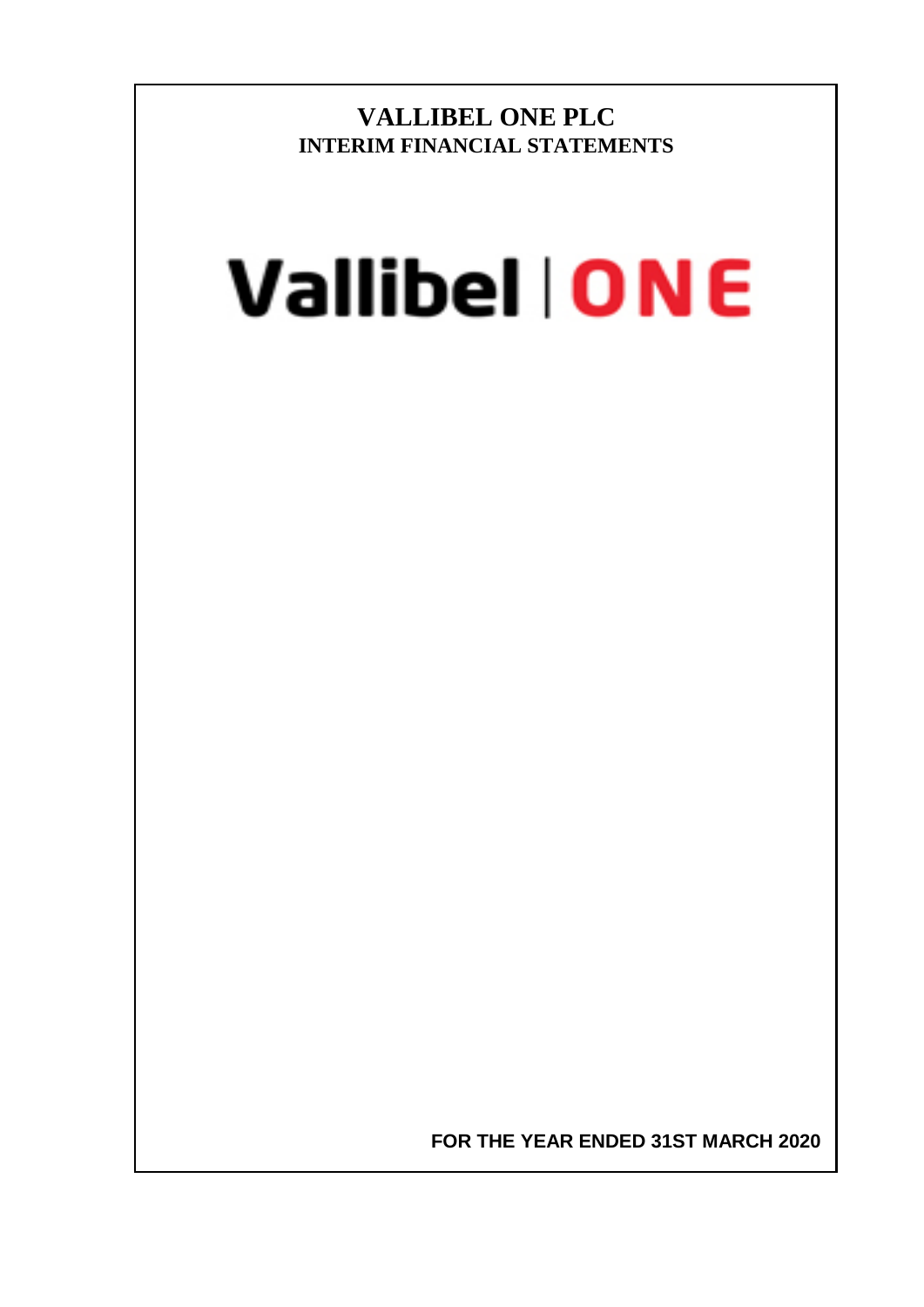#### **VALLIBEL ONE PLC** STATEMENT OF FINANCIAL POSITION

|                                                                                                                                                     | Company        |                | Group               |                     |  |  |
|-----------------------------------------------------------------------------------------------------------------------------------------------------|----------------|----------------|---------------------|---------------------|--|--|
| As at                                                                                                                                               | 31.03.2020     | 31.03.2019     | 31.03.2020          | 31.03.2019          |  |  |
|                                                                                                                                                     | <b>Rs.'000</b> | <b>Rs.'000</b> | <b>Rs.'000</b>      | <b>Rs.'000</b>      |  |  |
| <b>ASSETS</b>                                                                                                                                       |                |                |                     |                     |  |  |
| Cash and cash equivalent                                                                                                                            | 10,134         | 13,662         | 7,684,456           | 5,238,208           |  |  |
| Financial assets measured at fair value through profit or loss                                                                                      | 48,608         | 36,426         | 84,630              | 72,557              |  |  |
| Loans and Receivable                                                                                                                                |                |                | 58,793,345          | 47,773,705          |  |  |
| Lease rentals receivables and stock out on hire                                                                                                     |                |                | 60,626,670          | 66,050,429          |  |  |
| Equity instruments measured at fair value through OCI                                                                                               | 9,097,725      | 7,564,746      | 9,124,104           | 7,612,690           |  |  |
| Other financial assets                                                                                                                              |                |                | 9,337,263           | 11,070,794          |  |  |
| Trade and other debtors and deposits<br>Contract asset                                                                                              | 169,975        | 295,761        | 7,472,006<br>50,476 | 7,345,670<br>67,190 |  |  |
| Other non-financial assets                                                                                                                          | 2,224          | 2,672          | 1,376,650           | 2,196,026           |  |  |
| Investments in subsidiaries                                                                                                                         | 20,230,723     | 20,230,723     |                     |                     |  |  |
| Investment in associate                                                                                                                             | 405,891        | 405,891        | 622,465             | 640,394             |  |  |
| Deferred tax assets                                                                                                                                 | 2,690          |                | 269,987             | 208,182             |  |  |
| Income tax recoverable                                                                                                                              | 1,175          |                | 99,039              | 202,038             |  |  |
| Inventories                                                                                                                                         |                |                | 18,055,557          | 15,674,646          |  |  |
| Leasehold rights over mining lands                                                                                                                  |                |                | 1,619               | 4,238               |  |  |
| <b>Right of Use Lease Assets</b>                                                                                                                    | 97,001         |                | 2,911,354           |                     |  |  |
| Intangible assets                                                                                                                                   |                |                | 12,884,917          | 12,921,477          |  |  |
| Consumable biological assets                                                                                                                        |                |                | 632,176             | 585,918             |  |  |
| Investment property                                                                                                                                 |                |                | 1,727,301           | 1,725,250           |  |  |
| Property, plant and equipment                                                                                                                       | 39,425         | 47,595         | 50,658,035          | 49,888,573          |  |  |
| Assets held for sale                                                                                                                                |                |                | 55,081              | 63,520              |  |  |
|                                                                                                                                                     |                |                |                     |                     |  |  |
| <b>Total Assets</b>                                                                                                                                 | 30,105,571     | 28,597,476     | 242, 467, 131       | 229,341,505         |  |  |
|                                                                                                                                                     |                |                |                     |                     |  |  |
| <b>LIABILITIES</b>                                                                                                                                  |                |                |                     |                     |  |  |
| Due to banks                                                                                                                                        | 603,298        | 298,417        | 29,451,416          | 29,544,912          |  |  |
| Due to customers                                                                                                                                    |                |                | 89,315,098          | 83,242,617          |  |  |
| Interest-bearing loans and borrowings                                                                                                               | 1,100,557      | 500,000        | 26,113,624          | 22,626,965          |  |  |
| Trade and other payables                                                                                                                            | 20,504         | 5,568          | 6,845,403           | 7,819,647           |  |  |
| Other non-financial liabilities                                                                                                                     |                |                | 501,651             | 895,158             |  |  |
| <b>Contract liabilities</b>                                                                                                                         |                |                | 634,606             | 588,028             |  |  |
| Dividend payable                                                                                                                                    | 7,312          | 7,325          | 81,273              | 234,721             |  |  |
| Employee benefit liabilities                                                                                                                        | 12,041         | 8,470          | 1,911,183           | 1,648,314           |  |  |
| Income tax liabilities                                                                                                                              |                | 5,667          | 955,249             | 1,561,102           |  |  |
| Deferred tax liabilities<br>Liabilities directly associated with the assets classified as held for                                                  |                | 289            | 6,583,607           | 6,605,437           |  |  |
| sale                                                                                                                                                |                |                | 14,413              | 18,692              |  |  |
| <b>Total Liabilities</b>                                                                                                                            | 1,743,712      | 825,736        | 162,407,523         | 154,785,593         |  |  |
|                                                                                                                                                     |                |                |                     |                     |  |  |
| <b>Shareholders' Funds</b>                                                                                                                          |                |                |                     |                     |  |  |
| <b>Equity Attributable to Equity Holders of the Parent</b>                                                                                          |                |                |                     |                     |  |  |
| Stated capital                                                                                                                                      | 27,163,984     | 27,163,984     | 27,163,984          | 27,163,984          |  |  |
| Reserves                                                                                                                                            | 3,413,066      | 2,545,886      | 16,754,896          | 13,990,132          |  |  |
| Other components of equity                                                                                                                          | (2,215,191)    | (1,938,131)    | 10,024,732          | 9,216,451           |  |  |
|                                                                                                                                                     | 28,361,859     | 27,771,739     | 53,943,612          | 50,370,567          |  |  |
| <b>Non Controlling Interest</b>                                                                                                                     |                |                | 26,115,996          | 24,185,344          |  |  |
| <b>Total Equity</b>                                                                                                                                 | 28,361,859     | 27,771,739     | 80,059,608          | 74,555,911          |  |  |
|                                                                                                                                                     |                |                |                     |                     |  |  |
| <b>Total Equity and Liabilities</b>                                                                                                                 | 30,105,571     | 28,597,475     | 242, 467, 131       | 229,341,504         |  |  |
| Net Asset Per Share (Rs.)                                                                                                                           | 26.10          | 25.56          | 49.65               | 46.36               |  |  |
| These Financial Statements are in Compliance with the requirements of Companies Act No. 07 of 2007.                                                 |                |                |                     |                     |  |  |
| Sgd.                                                                                                                                                |                |                |                     |                     |  |  |
| Chief Financial Officer                                                                                                                             |                |                |                     |                     |  |  |
|                                                                                                                                                     |                |                |                     |                     |  |  |
| The Board of Directors is responsible for the preparation and presentation of these Financial Statements. Signed for and on behalf of the board by, |                |                |                     |                     |  |  |
|                                                                                                                                                     |                |                |                     |                     |  |  |
|                                                                                                                                                     |                |                |                     |                     |  |  |

Sgd. Sgd. **Director** Director **Director** 29/06/2020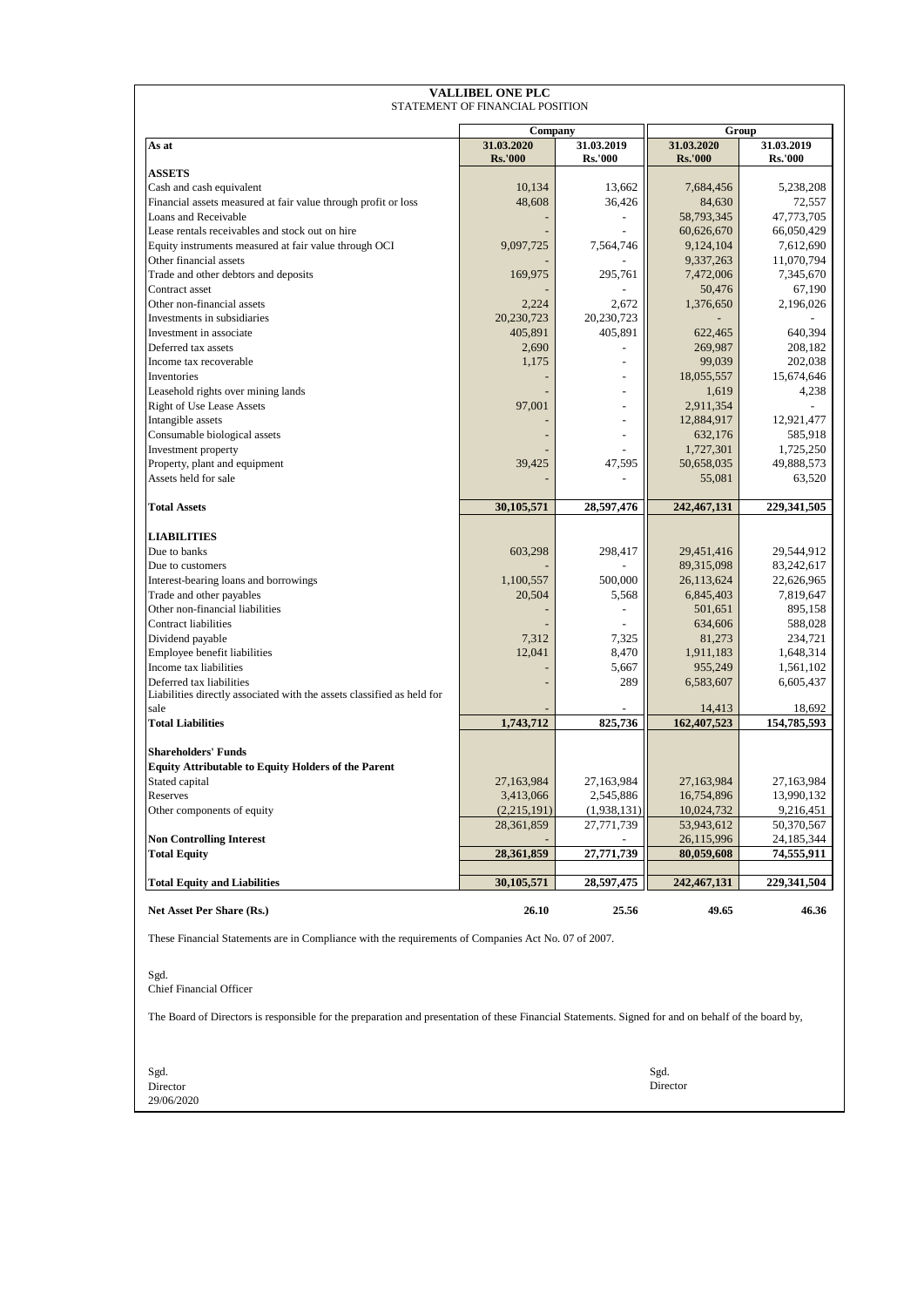| <b>VALLIBEL ONE PLC</b><br>STATEMENT OF INCOME                                              |                  |                          |                          |                          |                 |                      |                        |                        |                        |                 |
|---------------------------------------------------------------------------------------------|------------------|--------------------------|--------------------------|--------------------------|-----------------|----------------------|------------------------|------------------------|------------------------|-----------------|
|                                                                                             |                  |                          |                          |                          |                 |                      |                        |                        |                        |                 |
| For the year ended 31st March                                                               | 2020             | 2019                     | Company<br>2020          | 2019                     | <b>Variance</b> | 2020                 | 2019                   | Group<br>2020          | 2019                   | <b>Variance</b> |
|                                                                                             | <b>Ouarter</b>   | <b>Ouarter</b>           | <b>Cumulative</b>        | Cumulative               | $\%$            | Quarter              | <b>Ouarter</b>         | <b>Cumulative</b>      | Cumulative             | $\frac{6}{6}$   |
|                                                                                             | <b>Rs.'000</b>   | <b>Rs.'000</b>           | <b>Rs.'000</b>           | <b>Rs.'000</b>           |                 | <b>Rs.'000</b>       | <b>Rs.'000</b>         | <b>Rs.'000</b>         | <b>Rs.'000</b>         |                 |
| Revenue<br>Revenue from contract with customers                                             |                  | ÷,                       |                          |                          | $\sim$          | 8,996,428            | 12,247,757             | 37,455,417             | 39,270,169             | (5)             |
| Interest income                                                                             |                  |                          |                          |                          |                 | 7,469,668            | 5,938,251              | 31,247,283             | 27,420,842             | 14              |
| <b>Total revenue</b>                                                                        |                  | ÷,                       | $\overline{\phantom{a}}$ | ٠                        |                 | 16,466,095           | 18,186,008             | 68,702,700             | 66,691,011             | $\mathbf{3}$    |
| Cost of sales                                                                               |                  | ä,                       | $\overline{\phantom{a}}$ | ٠                        |                 | (9,533,882)          | (10, 544, 250)         | (39,059,134)           | (38, 444, 089)         | (2)             |
| <b>Gross profit</b>                                                                         |                  | $\overline{\phantom{a}}$ | $\overline{\phantom{a}}$ | $\overline{\phantom{a}}$ | $\sim$          | 6,932,213            | 7,641,758              | 29,643,566             | 28,246,922             | 5               |
| Dividend income                                                                             |                  | 180,871                  | 1,007,750                | 571,441                  | 76              | 28                   | 181,195                | 3,377                  | 187,476                | (98)            |
| Other operating income                                                                      | 10,901           | 81,120                   | 280,582                  | 267,296                  | 5               | 163,688              | 611,124                | 481,896                | 958,498                | (50)            |
| Administrative expenses                                                                     | (78, 176)        | (59, 364)                | (265,964)                | (233, 457)               | (14)            | (2,016,496)          | (1,911,005)            | (8,017,000)            | (7,508,698)            | (7)             |
| Distribution expenses                                                                       |                  | $\sim$                   |                          | $\sim$                   | $\sim$          | (1,297,094)          | (1,422,326)            | (5,451,151)            | (5,732,607)            | 5               |
| Other operating expenses                                                                    |                  | (5,203)                  | $\sim$                   | (28, 620)                | 100             | (989, 964)           | (111, 017)             | (1,699,825)            | (1,162,742)            | (46)            |
| Gold loan auction losses                                                                    |                  |                          |                          | ٠                        | $\sim$          | 20                   | (2,747)                |                        | (1,043)                | 100             |
| Result from operating activities                                                            | (67, 275)        | 197,424                  | 1,022,368                | 576,660                  | 77              | 2,792,395            | 4,986,983              | 14,960,863             | 14,987,806             | (0.2)           |
| Finance cost<br>Finance income                                                              | (49, 220)<br>(0) | (25, 262)<br>27          | (150, 763)<br>2,594      | (111, 383)<br>38,389     | (35)<br>(93)    | (721, 639)<br>14,860 | (596, 977)<br>8,547    | (3,017,953)<br>86,299  | (2,603,197)<br>127,108 | (16)<br>(32)    |
|                                                                                             |                  |                          |                          |                          |                 |                      |                        |                        |                        |                 |
| Net finance cost                                                                            | (49, 220)        | (25, 235)                | (148, 169)               | (72, 994)                | (103)           | (706, 779)           | (588, 430)             | (2,931,654)            | (2,476,089)            | (18)            |
| Share of results of equity accounted investees                                              |                  | i,                       |                          | ÷,                       | $\sim$          | 14,487               | 27,193                 | 6,016                  | 44,667                 | (87)            |
| Profit before tax on financial services                                                     | (116, 495)       | 172,189                  | 874,199                  | 503,666                  | 74              | 2,100,103            | 4,425,746              | 12,035,225             | 12,556,384             | (4)             |
| Tax on financial services                                                                   |                  | ×.                       | $\overline{\phantom{a}}$ | $\sim$                   | ×               | (278,001)            | (822, 215)             | (2,278,561)            | (2,015,619)            | (13)            |
| Profit before tax                                                                           | (116, 495)       | 172,189                  | 874,199                  | 503,666                  | 74              | 1,822,103            | 3,603,531              | 9,756,664              | 10,540,765             | (7)             |
| Income tax expense                                                                          | 2,929            | 5,253                    | (6,609)                  | (27, 861)                | 76              | (283, 391)           | (988, 948)             | (3,453,369)            | (3,799,818)            | 9               |
| Profit for the year from continuing operation                                               | (113, 567)       | 177,442                  | 867,590                  | 475,805                  | 82              | 1,538,711            | 2,614,583              | 6,303,295              | 6,740,947              | (6)             |
| <b>Discontinued Operation</b>                                                               |                  |                          |                          |                          |                 |                      |                        |                        |                        |                 |
| Profit/(Loss)After tax for the year from discontinued operations<br>Net profit for the year | (113, 567)       | 177,442                  | 867,590                  | 475,805                  | 82              | (6,974)<br>1,531,737 | 5,028<br>2,619,611     | (7,199)<br>6,296,096   | (8,389)<br>6,732,558   | 14<br>(6)       |
| <b>Attributable to :</b>                                                                    |                  |                          |                          |                          |                 |                      |                        |                        |                        |                 |
| Equity holders of the parent                                                                | (113, 567)       | 177,442                  | 867,590                  | 475,805                  | 82              | 910,831              | 1,554,420              | 3,793,640              | 4,040,716              | (6)             |
| Non - controlling interests                                                                 | (113, 567)       | 177,442                  | 867,590                  | 475,805                  | 82              | 620,906<br>1,531,737 | 1,065,191<br>2,619,611 | 2,502,456<br>6,296,096 | 2,691,842<br>6,732,558 | (7)<br>(6)      |
| Earnings Per Share (Rs.)                                                                    | (0.10)           | 0.16                     | 0.80                     | 0.44                     |                 | 0.84                 | 1.43                   | 3.49                   | 3.72                   |                 |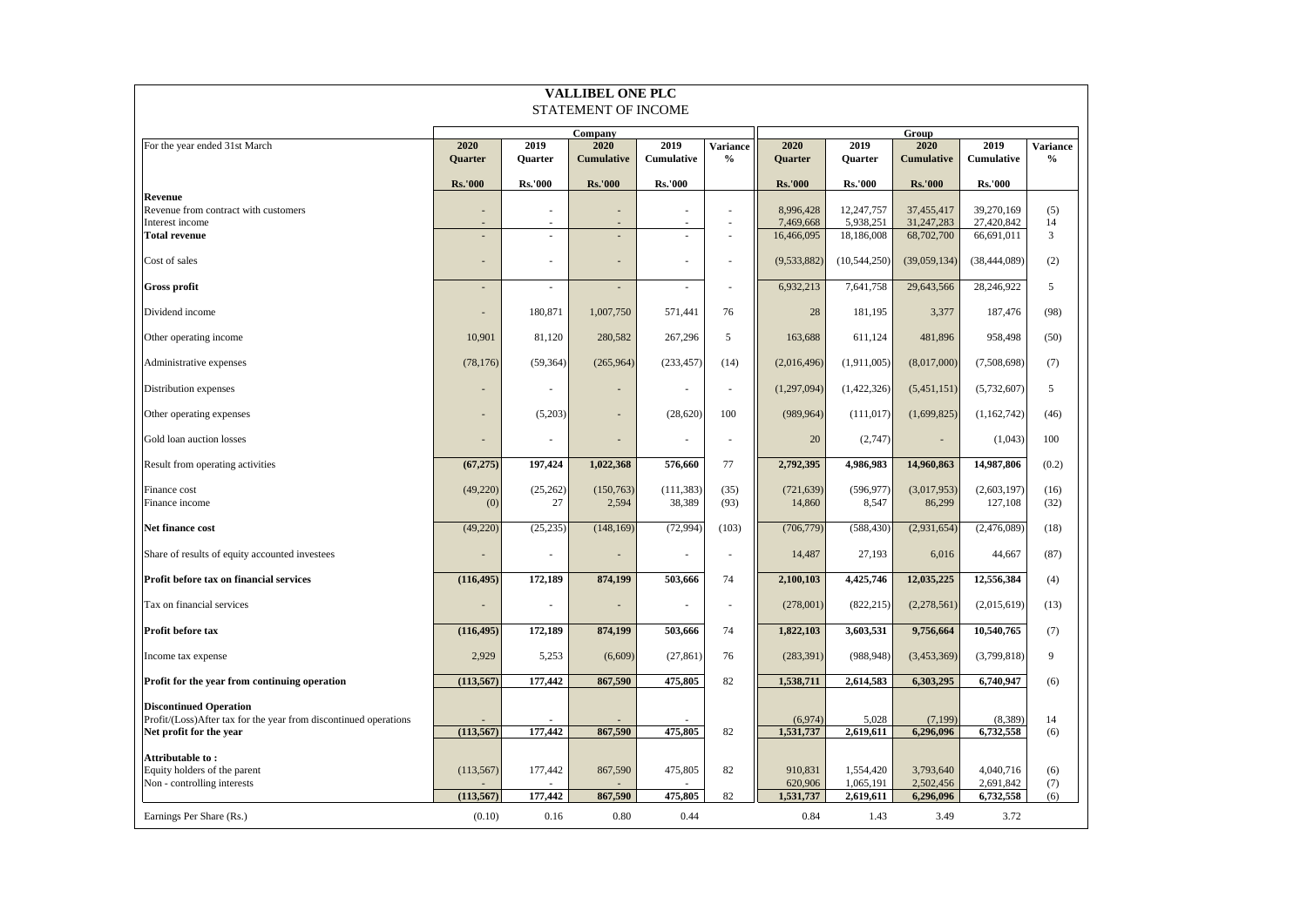| <b>VALLIBEL ONE PLC</b>                                                                                                                                                                         |                        |                      |                           |                           |                                  |                                   |                                       |                                   |                                       |                                  |
|-------------------------------------------------------------------------------------------------------------------------------------------------------------------------------------------------|------------------------|----------------------|---------------------------|---------------------------|----------------------------------|-----------------------------------|---------------------------------------|-----------------------------------|---------------------------------------|----------------------------------|
| STATEMENT OF COMREHENSIVE INCOME                                                                                                                                                                |                        |                      |                           |                           |                                  |                                   |                                       |                                   |                                       |                                  |
|                                                                                                                                                                                                 |                        |                      | Company                   |                           |                                  | Group                             |                                       |                                   |                                       |                                  |
| For the year ended 31st March                                                                                                                                                                   | 2020<br><b>Ouarter</b> | 2019<br>Quarter      | 2020<br><b>Cumulative</b> | 2019<br><b>Cumulative</b> | <b>Variance</b><br>$\frac{6}{6}$ | 2020<br><b>Ouarter</b>            | 2019<br><b>Ouarter</b>                | 2020<br><b>Cumulative</b>         | 2019<br><b>Cumulative</b>             | <b>Variance</b><br>$\frac{0}{0}$ |
|                                                                                                                                                                                                 | <b>Rs.'000</b>         | <b>Rs.'000</b>       | <b>Rs.'000</b>            | <b>Rs.'000</b>            |                                  | <b>Rs.'000</b>                    | <b>Rs.'000</b>                        | <b>Rs.'000</b>                    | <b>Rs.'000</b>                        |                                  |
| Profit for the year                                                                                                                                                                             | (113, 567)             | 177,442              | 867,590                   | 475,805                   | 82                               | 1,531,737                         | 2.619.612                             | 6,296,096                         | 6,732,558                             | (6)                              |
| Other comprehensive income                                                                                                                                                                      |                        |                      |                           |                           |                                  |                                   |                                       |                                   |                                       |                                  |
| Other comprehensive income to be reclassified to income statement in<br>subsequent periods<br>Exchange difference on translation of foreign operations                                          |                        |                      |                           |                           |                                  | 65,517                            | (8,814)                               | 95,289                            | 21,042                                | (0.3)                            |
| Other comprehensive income not to be reclassified to income statement<br>in subsequent periods                                                                                                  |                        |                      |                           |                           |                                  |                                   |                                       |                                   |                                       |                                  |
| Net gain/(loss) on equity instruments measured at fair value through OCI<br>Revaluation of land and building - net of tax<br>Acturial gain/(loss) on retirement benefit obligation - net of tax | (165, 414)<br>(410)    | (2,305,966)<br>(349) | (277,060)<br>(410)        | (4,053,466)<br>(349)      | (100)<br>(17)                    | (176, 857)<br>90,865<br>(69, 174) | (2,315,348)<br>2.017.339<br>(11, 465) | (298, 619)<br>90,865<br>(76, 656) | (4,081,901)<br>2,017,339<br>(36, 405) | (100)<br>95<br>(111)             |
| Share of other comprehensive income                                                                                                                                                             |                        |                      |                           |                           |                                  | 420                               |                                       | 420                               |                                       |                                  |
| Other comprehensive income for the year, net of tax                                                                                                                                             | (165, 824)             | (2,306,315)          | (277, 470)                | (4,053,815)               | 93                               | (89, 229)                         | (318, 288)                            | (188, 701)                        | (2,079,925)                           | 91                               |
| Total comprehensive income for the year, net of tax                                                                                                                                             | (279, 391)             | (2,128,873)          | 590,120                   | (3,578,010)               | 116                              | 1,442,508                         | 2,301,323                             | 6,107,395                         | 4,652,634                             | 31                               |
| Total comprehensive income attributable to:                                                                                                                                                     |                        |                      |                           |                           |                                  |                                   |                                       |                                   |                                       |                                  |
| Equity holders of the parent<br>Non-controlling interests                                                                                                                                       | (279, 391)             | (2,128,873)          | 590,120                   | (3,578,010)               | 116                              | 794,850<br>647,658                | 513.086<br>1,788,238                  | 3.575.120<br>2,532,275            | 1.243.970<br>3,408,664                | (187)<br>(26)                    |
|                                                                                                                                                                                                 | (279, 391)             | (2, 128, 873)        | 590,120                   | (3,578,010)               | 116                              | 1,442,508                         | 2,301,323                             | 6,107,395                         | 4,652,634                             | 31                               |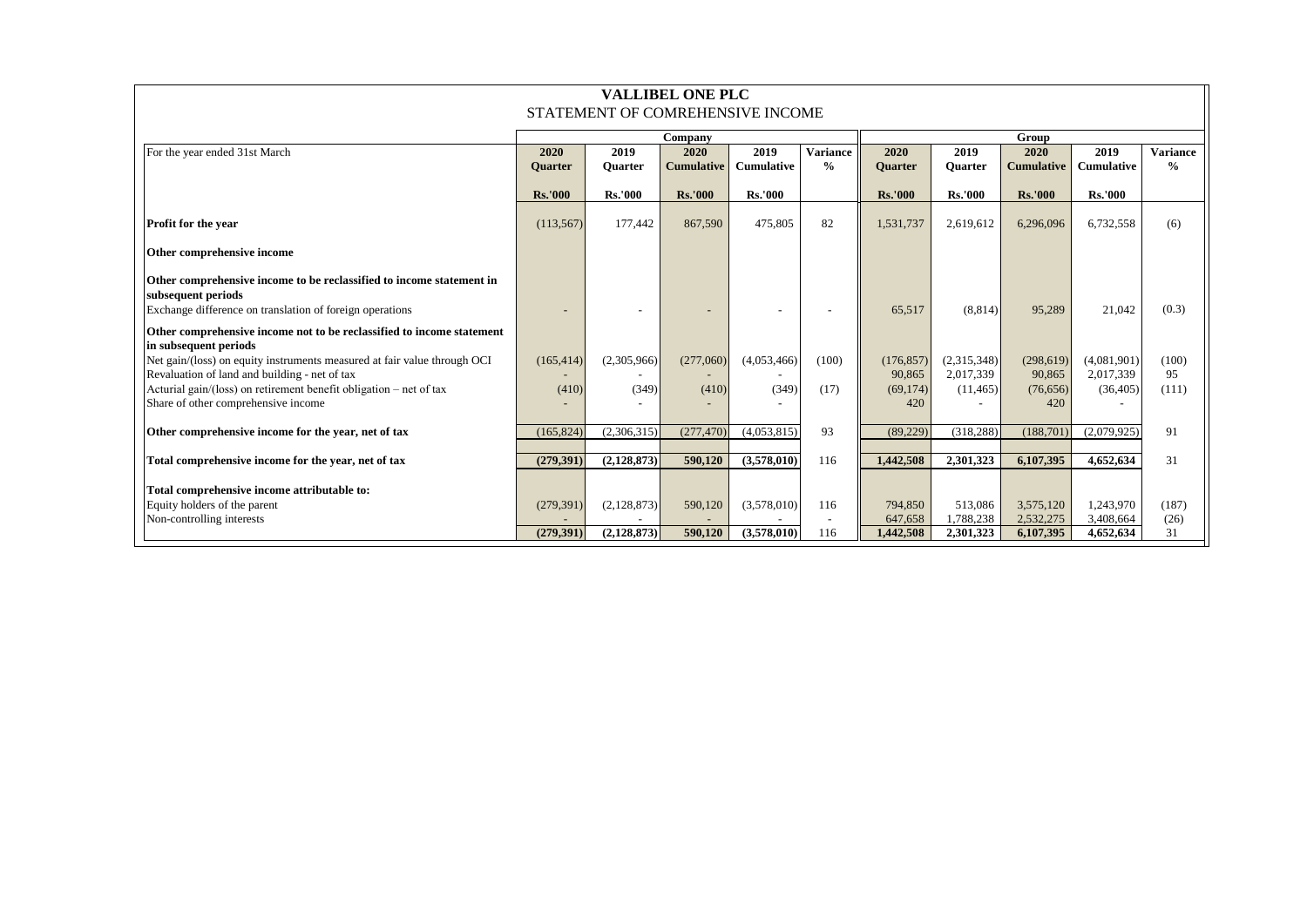# **VALLIBEL ONE PLC** STATEMENT OF CHANGES IN EQUITY- COMPANY

| For the year ended 31st March        | <b>Fair value</b><br><b>Stated Capital</b><br><b>Reserve</b><br><b>Rs.'000</b><br><b>Rs.'000</b> |                          | <b>Retained</b><br><b>Earnings</b><br><b>Rs.'000</b> | <b>Total</b><br><b>Rs.'000</b> |
|--------------------------------------|--------------------------------------------------------------------------------------------------|--------------------------|------------------------------------------------------|--------------------------------|
| <b>Balance as at 01st April 2019</b> | 27,163,984                                                                                       | 2,115,335                | 2,070,430                                            | 31,349,748                     |
| Profit for the year                  |                                                                                                  |                          | 475,805                                              | 475,805                        |
| Other comprehensive income           |                                                                                                  | (4,053,466)              | (349)                                                | (4,053,815)                    |
| <b>Balance as at 31st March 2019</b> | 27,163,984                                                                                       | $\overline{(1,938,131)}$ | 2,545,886                                            | 27,771,739                     |
| <b>Balance as at 01st April 2019</b> | 27,163,984                                                                                       | (1,938,131)              | 2,545,886                                            | 27,771,739                     |
| Profit for the year                  |                                                                                                  |                          | 867,590                                              | 867,590                        |
| Other comprehensive income           |                                                                                                  | (277,060)                | (410)                                                | (277, 470)                     |
| <b>Balance as at 31st March 2020</b> | 27,163,984                                                                                       | (2,215,192)              | 3,413,066                                            | 28,361,859                     |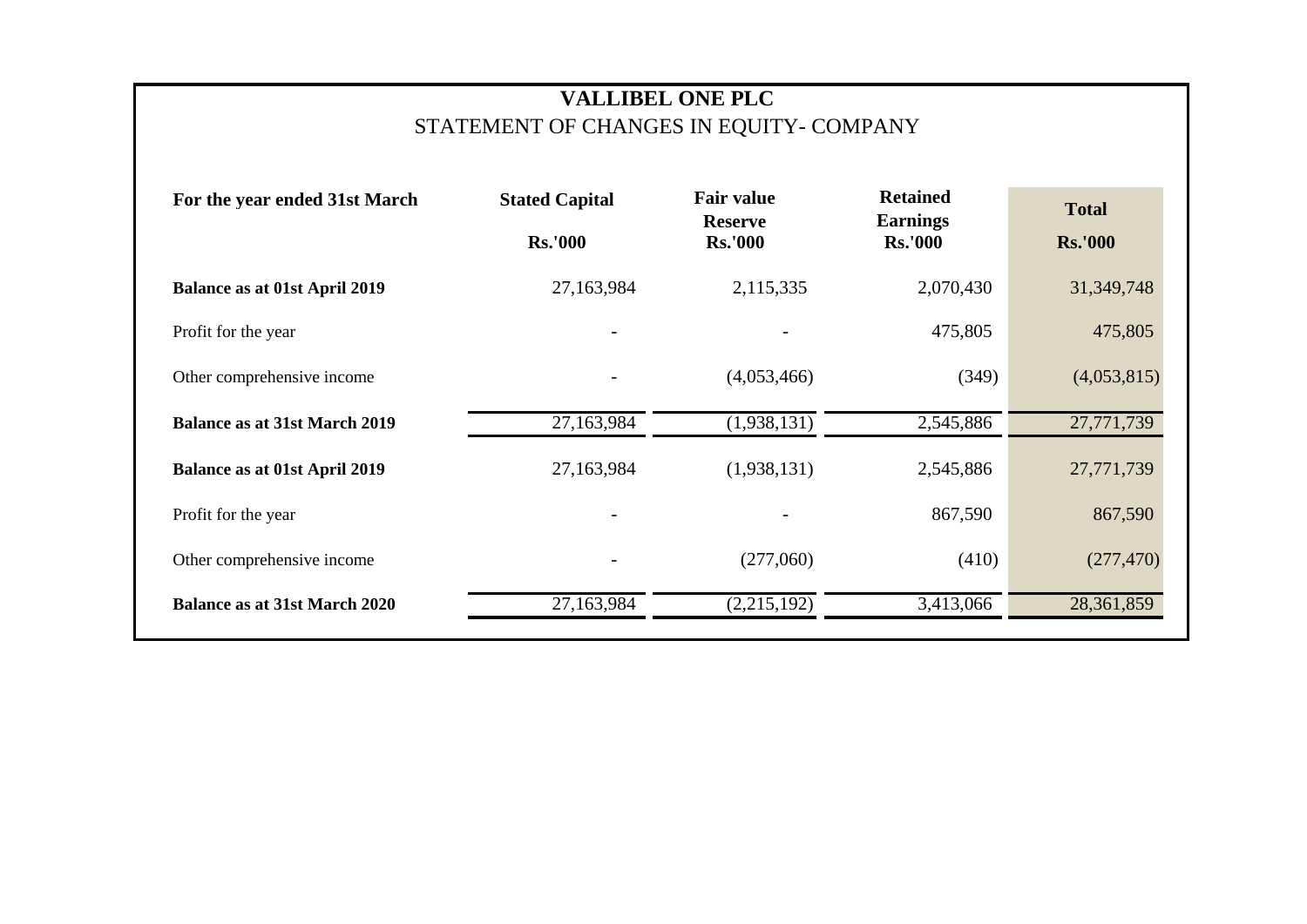| <b>VALLIBEL ONE PLC</b><br>STATEMENT OF CHANGES IN EQUITY- GROUP |                |                 |                          |                                  |                                   |                                  |                                  |                                   |                |                                   |                |
|------------------------------------------------------------------|----------------|-----------------|--------------------------|----------------------------------|-----------------------------------|----------------------------------|----------------------------------|-----------------------------------|----------------|-----------------------------------|----------------|
| For the year ended 31st March 2020                               | <b>Stated</b>  | <b>Treasurv</b> | <b>Statutary</b>         |                                  | <b>Other Component of Equity</b>  |                                  |                                  | <b>Revenue Reserve</b>            | Shareholder's  | <b>Non</b>                        | <b>Total</b>   |
|                                                                  | Capital        | <b>Shares</b>   | <b>Reserve</b>           | <b>Fair Value</b>                | Foreign                           | <b>Revaluation</b>               | General                          | <b>Retained</b>                   | Fund           | Controlling                       | <b>Equity</b>  |
|                                                                  | <b>Rs.'000</b> | <b>Rs.'000</b>  | <b>Rs.'000</b>           | <b>Reserve</b><br><b>Rs.'000</b> | <b>Currency</b><br><b>Rs.'000</b> | <b>Reserve</b><br><b>Rs.'000</b> | <b>Reserve</b><br><b>Rs.'000</b> | <b>Earnings</b><br><b>Rs.'000</b> | <b>Rs.'000</b> | <b>Interest</b><br><b>Rs.'000</b> | <b>Rs.'000</b> |
| Balance as at 01st April 2018                                    | 27,163,984     | (44, 112)       | 3,067,091                | 2,134,671                        | 7,073                             | 3,851,714                        | 578,449                          | 11,132,043                        | 47,890,914     | 20,571,539                        | 68,462,453     |
| <b>Effect on Adopting Uniform Accounting Policy</b>              |                |                 |                          |                                  |                                   | 1,389,671                        |                                  |                                   | 1,389,671      | 704,962                           | 2,094,633      |
|                                                                  | 27,163,984     | (44, 112)       | 3,067,091                | 2,134,671                        | 7,073                             | 5,241,385                        | 578,449                          | 11,132,043                        | 49,280,585     | 21,276,502                        | 70,557,087     |
| Impact of adopting SLFRS 09                                      |                |                 |                          |                                  |                                   |                                  |                                  | (198, 374)                        | (198, 374)     | (100, 652)                        | (299, 026)     |
| Profit for the year                                              |                |                 |                          |                                  |                                   |                                  |                                  | 4,040,717                         | 4,040,717      | 2,691,842                         | 6,732,558      |
| Other Comprehensive Income, Net of Tax                           |                |                 |                          | (4,072,329)                      | 13,394                            | 1,279,896                        |                                  | (17,709)                          | (2,796,748)    | 716,823                           | (2,079,925)    |
| <b>Total Comprehensive Income</b>                                |                |                 |                          | (4,072,329)                      | 13,394                            | 1,279,896                        |                                  | 4,023,008                         | 1,243,970      | 3,408,665                         | 4,652,635      |
| Transfers                                                        |                |                 | 1,010,932                |                                  |                                   |                                  | L.                               | (1,010,932)                       | $\blacksquare$ | $\blacksquare$                    |                |
| Write Back of Unclaimed Dividends                                |                |                 |                          |                                  |                                   |                                  |                                  | 12,298                            | 12,298         | 4,343                             | 16,641         |
| Acquition of Non controlling In terest                           |                |                 |                          |                                  |                                   |                                  |                                  | 32,088                            | 32,088         | (35,523)                          | (3,435)        |
| Dividend Paid                                                    |                |                 |                          |                                  |                                   |                                  |                                  |                                   | ÷,             | (367,991)                         | (367,991)      |
| Balance as at 31st March 2019                                    | 27,163,984     | (44, 112)       | 4,078,023                | (1,937,658)                      | 20,467                            | 6,521,281                        | 578,449                          | 13,990,131                        | 50,370,567     | 24,185,344                        | 74,555,911     |
| Balance as at 01st April 2019                                    | 27,163,984     | (44, 112)       | 4,078,023                | (1,937,658)                      | 20,467                            | 6,521,281                        | 578,449                          | 13,990,131                        | 50,370,566     | 24,185,344                        | 74,555,910     |
| <b>Impact on adopting SLFRS 16</b>                               |                |                 |                          |                                  |                                   |                                  |                                  | (2,076)                           | (2,076)        | (11,243)                          | (13,319)       |
| Profit for the year                                              |                |                 |                          |                                  |                                   |                                  |                                  | 3,793,640                         | 3,793,640      | 2,502,456                         | 6,296,096      |
| Other Comprehensive Income, Net of Tax                           |                |                 | $\overline{\phantom{a}}$ | (291, 363)                       | 63,356                            | 55,698                           | $\sim$                           | (46,210)                          | (218,519)      | 29,819                            | (188,711)      |
| <b>Total Comprehensive Income</b>                                |                |                 |                          | (291, 363)                       | 63,356                            | 55,698                           | $\blacksquare$                   | 3,747,430                         | 3,575,120      | 2,532,275                         | 6,107,395      |
| <b>Transfers</b>                                                 |                |                 | 1,037,411                | (56, 821)                        |                                   |                                  |                                  | (980, 590)                        |                |                                   |                |
| Dividend Paid                                                    |                |                 |                          |                                  |                                   |                                  |                                  |                                   |                | (590, 380)                        | (590, 380)     |
| Balance as at 31st March 2020                                    | 27,163,984     | (44, 112)       | 5,115,434                | (2, 285, 842)                    | 83,823                            | 6,576,979                        | 578,449                          | 16,754,895                        | 53,943,612     | 26,115,996                        | 80,059,608     |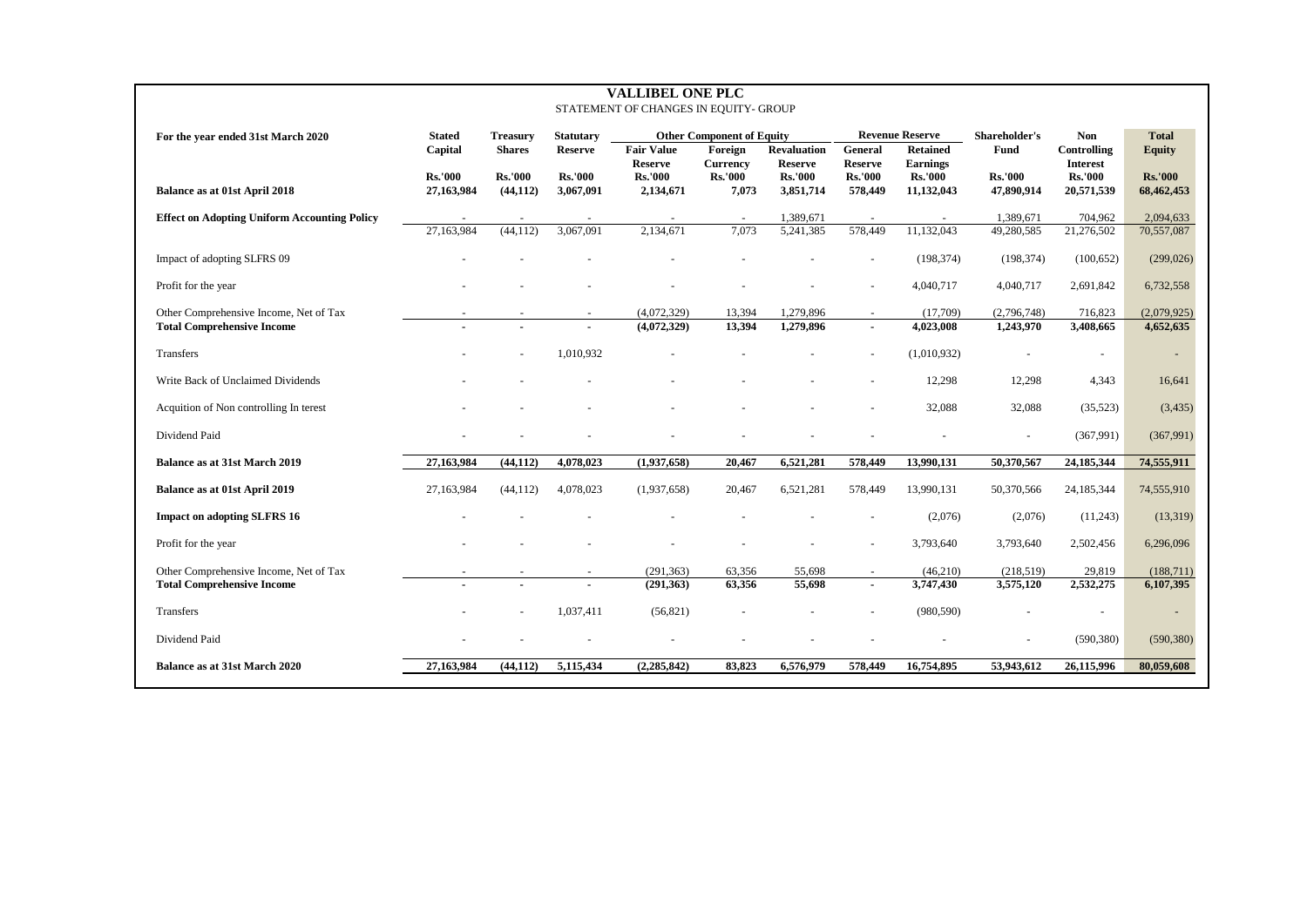| <b>VALLIBEL ONE PLC</b><br><b>CASH FLOW STATEMENT</b>                                                                     |                              |                              |                              |                              |
|---------------------------------------------------------------------------------------------------------------------------|------------------------------|------------------------------|------------------------------|------------------------------|
|                                                                                                                           |                              | Company                      | Group                        |                              |
| For the year ended                                                                                                        | 31.03.2020<br><b>Rs.'000</b> | 31.03.2019<br><b>Rs.'000</b> | 31.03.2020<br><b>Rs.'000</b> | 31.03.2019<br><b>Rs.'000</b> |
| <b>CASH FLOWS FROM OPERATING ACTIVITIES</b>                                                                               |                              |                              |                              |                              |
| Net Profit/ (Loss) before taxation<br>Profit/ (Loss) Before tax from discontinued operations                              | 874,199                      | 503,666                      | 9,756,664<br>(7,199)         | 10,540,765<br>(8,389)        |
| <b>ADJUSTMENTS FOR</b>                                                                                                    |                              |                              |                              |                              |
| Profit/(loss) on sale of property, plant and equipment<br>Depreciation                                                    | 16,141                       | (2,890)<br>12,116            | 54,507<br>2,209,101          | 14,215<br>2,027,382          |
| Provision/(reversal) for change in market value of the investments FVTPL assets                                           | (13,906)                     | 28,620                       | (32,748)                     | 45,709                       |
| Change in fair value of biological assets<br>Change in fair value of investment property                                  | $\overline{\phantom{a}}$     | ÷.                           | (53, 331)<br>(2,051)         | (22, 386)<br>(436, 476)      |
| Impairment of loans                                                                                                       |                              |                              | 1,539,957                    | 883,326                      |
| Allowance for impairment losses<br>Amortisation intangible assets                                                         |                              | ä,<br>ä,                     | (86,961)<br>89,562           | 22,272<br>84,521             |
| Amortisation of biological assets                                                                                         |                              | ä,                           | 128,500                      | 112,223                      |
| Amortisation of leasehold assets<br>Amortisation of JEDB                                                                  |                              | ä,<br>ä,                     | 2,619                        | 3,867<br>7,179               |
| Lease hold right amortisation                                                                                             |                              | ä,                           |                              | 2,298                        |
| Withholding Tax Attributed to Fixed Deposits                                                                              |                              | ä,                           | 14,660                       | ä,                           |
| Depreciation of Right of Use Assets<br>Capital grant amortisation                                                         | 16,141                       | ä,<br>ä,                     | 572,874<br>(6,799)           | (13, 179)                    |
| Share of results of equity accounted investees                                                                            |                              |                              | (6,016)                      | (44, 667)                    |
| Profit/(loss) on disposal of investment<br>Provision for employee benefit liabilities                                     | (2,140)<br>2,998             | 2,032                        | (2,140)<br>341,778           | 274,236                      |
| Provision for inventory                                                                                                   |                              |                              | 194,733                      | 75,776                       |
| Dividend income<br>Finance cost                                                                                           | (1,007,750)<br>150,763       | (571, 441)<br>111,383        | (3,377)<br>3,017,953         | (187, 476)<br>2,603,197      |
| Finance income                                                                                                            | (2, 594)                     | (38, 389)                    | (86,299)                     | (127, 108)                   |
| Operating profit before working capital changes                                                                           | 33,852                       | 45,097                       | 17,635,987                   | 15,857,285                   |
| (Increase)/decrease in loans and advances                                                                                 |                              |                              | (12,077,352)                 | (8,039,073)                  |
| (Increase)/decrease in trade and other debtors, deposits and prepayments<br>(Increase)/decrease in other financial assets | 125,786                      | (178, 736)<br>718,943        | (39,376)<br>1,733,531        | (524, 338)<br>(3,152,610)    |
| (Increase)/decrease in lease rental receivable                                                                            |                              |                              | 4,941,513                    | (3,985,397)                  |
| (Increase)/decrease in other non-financial assets<br>(Increase)/decrease in right to use asset                            | 447                          | 3,874                        | 623,859<br>7,073             | (371,040)                    |
| Increase/(decrease) in due to banks                                                                                       |                              |                              | (2,467,436)                  | 2,012,463                    |
| Increase/(decrease) in due to customers<br>Increase/(decrease) in trade and other payables                                | 14,939                       | (861)                        | 6,072,481<br>(2, 232, 594)   | 10,296,605<br>238,076        |
| (Increase)/decrease in other non-financial liabilities                                                                    |                              |                              | (344, 034)                   | 640,826                      |
| (Increase)/decrease in inventories<br>Increase/(decrease) in asset held for sale                                          |                              | ä,                           | (2,575,644)<br>4,772         | (3,197,902)<br>81,356        |
| (Increase)/decrease in amounts due from related companies                                                                 |                              | 121,035                      |                              |                              |
| Cash generated from operations                                                                                            | 175,024                      | 709,352                      | 11,282,780                   | 9.856.251                    |
| Retirement benefits liabilities paid                                                                                      |                              |                              | (179, 730)                   | (137,959)                    |
| Finance cost paid<br>Interest received                                                                                    | (150, 763)<br>2,594          | (112, 588)<br>79,308         | (1,953,134)<br>86,299        | (2,603,197)<br>127,108       |
| Taxes paid                                                                                                                | (16,270)                     | (36,796)                     | (4,021,799)                  | (3,412,350)                  |
| Net Cash from operating activities                                                                                        | 10,585                       | 639,276                      | 5,214,416                    | 3,829,853                    |
| <b>CASH FLOWS FROM INVESTING ACTIVITIES</b>                                                                               |                              | (30, 493)                    | (3,280,408)                  | (7, 598, 724)                |
| Purchase of property, plant and equipment<br>Proceeds from sale of property, plant and equipment                          | (7, 971)                     | 2,890                        | 1,596,709                    | 50,704                       |
| Increase the stake of subsidiaries<br>Purchase of intangible assets                                                       |                              | (912, 334)                   | (52, 842)                    | (22,049)                     |
| Cost on biological assets                                                                                                 |                              |                              | (145, 174)                   | (170, 057)                   |
| Net change available for sale financial assets<br>Net change FVTPL assets                                                 | (1,810,039)                  |                              | (1,810,033)                  | (1,767)                      |
| Acquisition of non-controlling interest                                                                                   | 3,864                        |                              | 22,815                       | (33)<br>(2,275)              |
| Acquisition of Short-Term Investment                                                                                      | (89,951)                     |                              | (462, 240)                   |                              |
| Dividend received<br>Dividend income from associate                                                                       | 1,007,750                    | 571,441                      | 3,377<br>24,365              | 187,476<br>22,665            |
| Net Cash used in investing activities                                                                                     | (896, 347)                   | (368, 496)                   | (4, 103, 431)                | (7, 534, 060)                |
| <b>CASH FLOWS FROM FINANCING ACTIVITIES</b>                                                                               |                              |                              |                              |                              |
| Net change in interest-bearing loans and borrowings<br>Capital grant received                                             | 577,366                      | (500,000)                    | 663,403<br>3,904             | 25,577<br>2,374              |
| Dividend paid                                                                                                             | (13)                         | (2,130)                      | (743, 828)                   | (325, 192)                   |
| Net cash from/ (used in) financing activities                                                                             | 577,353                      | (502, 130)                   | (76, 521)                    | (297, 241)                   |
| Net increase / (decrease) in cash & cash equivalents                                                                      | (308, 409)                   | (231, 350)                   | 1,034,464                    | (4,001,448)                  |
| Net Unrealised Exchage (Gains)/Losses<br>Cash and cash equivalents at the beginning of the year                           | (284, 755)                   | (53, 405)                    | 103,279<br>(741, 560)        | 15,993<br>3,243,892          |
| Cash and cash equivalents at the end of the year                                                                          | (593, 164)                   | (284, 755)                   | 396,183                      | (741, 563)                   |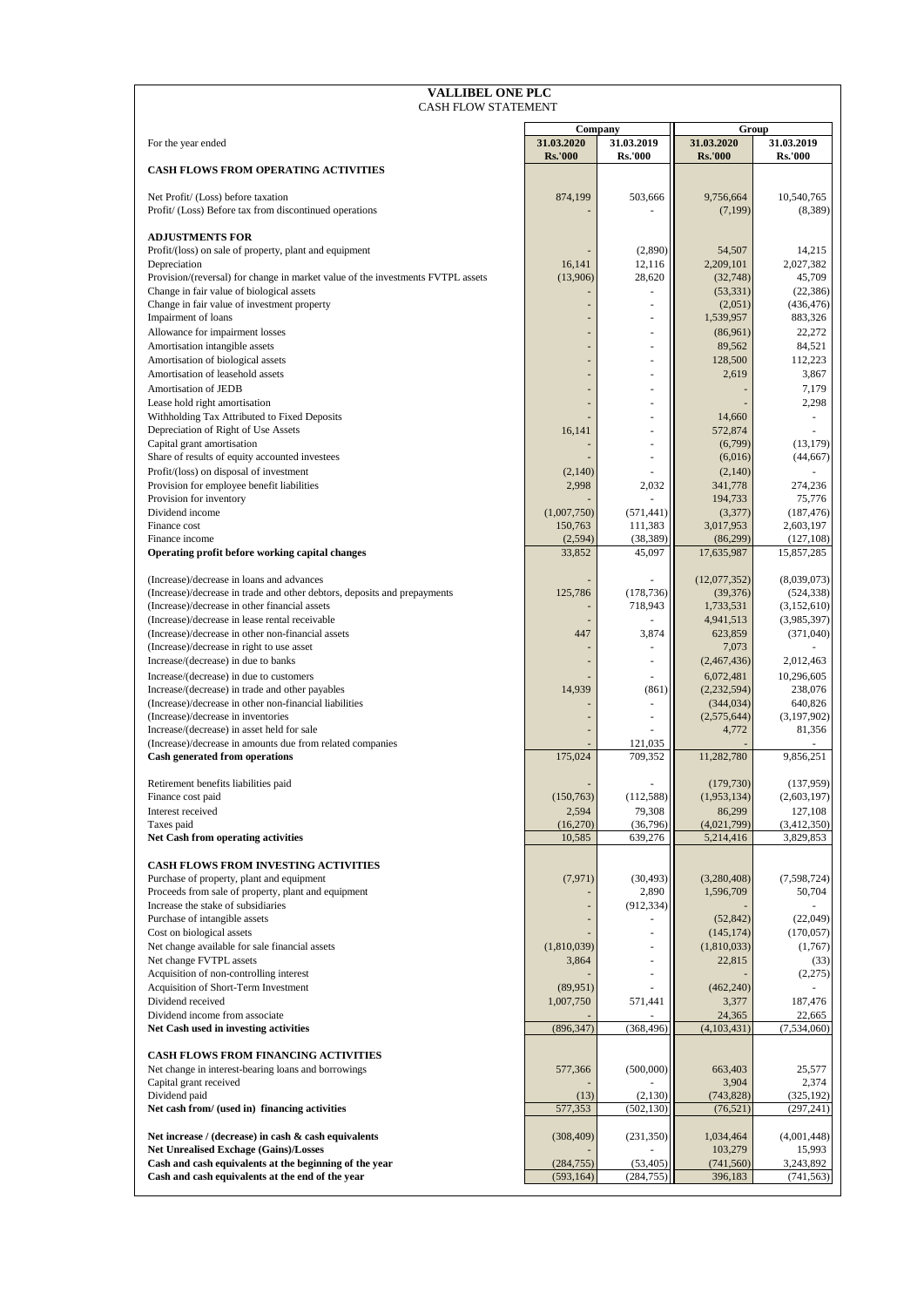**1** Financial year of the company ends on 31st March.

**2** The above figures are provisional & subject to audit.

**3** Number of fully paid ordinary shares as at 31st March 2020 is 1,086,559,353 (31st March 2019- 1,086,559,353).

- **4** There has not been a significant change in the nature of the contingent liabilities which were disclosed in the annual report for the year ended 31st March 2019
- **5** The consolidated financial statements of the company for the period ended 31st March 2020 comprise of the company , its subsidiaries and associates. The details of subsidiaries and associates are as follows:

**Subsidiary Companies** Royal Ceramics Lanka PLC L B Finance PLC Greener Water Ltd Delmege Limited

# **Associate Companies**

The Fortress Resorts PLC

# **6 Basis of Preparation**

The consolidated and separate financial statements have been prepared in accordance with sri lanka accounting standards comprising SLFRS and LKAS as issued by the Institute of Chartered Accountants of Sri Lanka.Further these interim financial statements have been prepared in compliance with the requirements of LKAS 34 on 'Interim Financial Reporting'.

# **7 Significant Accounting Policies**

The changes to accounting policies which have been disclosed in the company's annual report 2018/19, have been applied consistently to all periods presented in these Interim Financial Statements.

The presentation and classification of the financial statements of the previous period have been amended, where relevant, for better presentation and to be comparable with those of the current period.

# **8 Related Party Transactions**

| For the year ended 31st March                                     | 2020           | 2019           |
|-------------------------------------------------------------------|----------------|----------------|
|                                                                   | <b>Rs.'000</b> | <b>Rs.'000</b> |
| <b>Subsidiaries</b>                                               |                |                |
| Technical Fee - Income Recognized                                 | 199,094        | 233,794        |
| Net Investment Through Equity Shares                              |                | 912,334        |
| Dividend Income                                                   | 987,773        | 370,593        |
| <b>Associates</b>                                                 |                |                |
| Dividend Income                                                   | 19,977         | 19,977         |
| Key management personnel (KMP)                                    |                |                |
| <b>Directors Remuneration</b>                                     | 11,186         | 11,186         |
| Companies controlled / jointly controlled / significantly         |                |                |
| Influenced by KMP and their close family members                  |                |                |
| <b>Investment in Fixed Deposits</b>                               | 758,302        | 2,078,934      |
| Withdrawal of Fixed Deposits                                      | 758,302        | 2,797,876      |
| <b>Interest Income</b>                                            | 2,594          | 38,389         |
| Technical Fee - Income Recognized                                 | 65,441         | 30,612         |
| Purchase of Goods & Services                                      | 83             | 88             |
| Reimbursement of Operating Expenses Incurred on behalf of Company | 243            | 1,240          |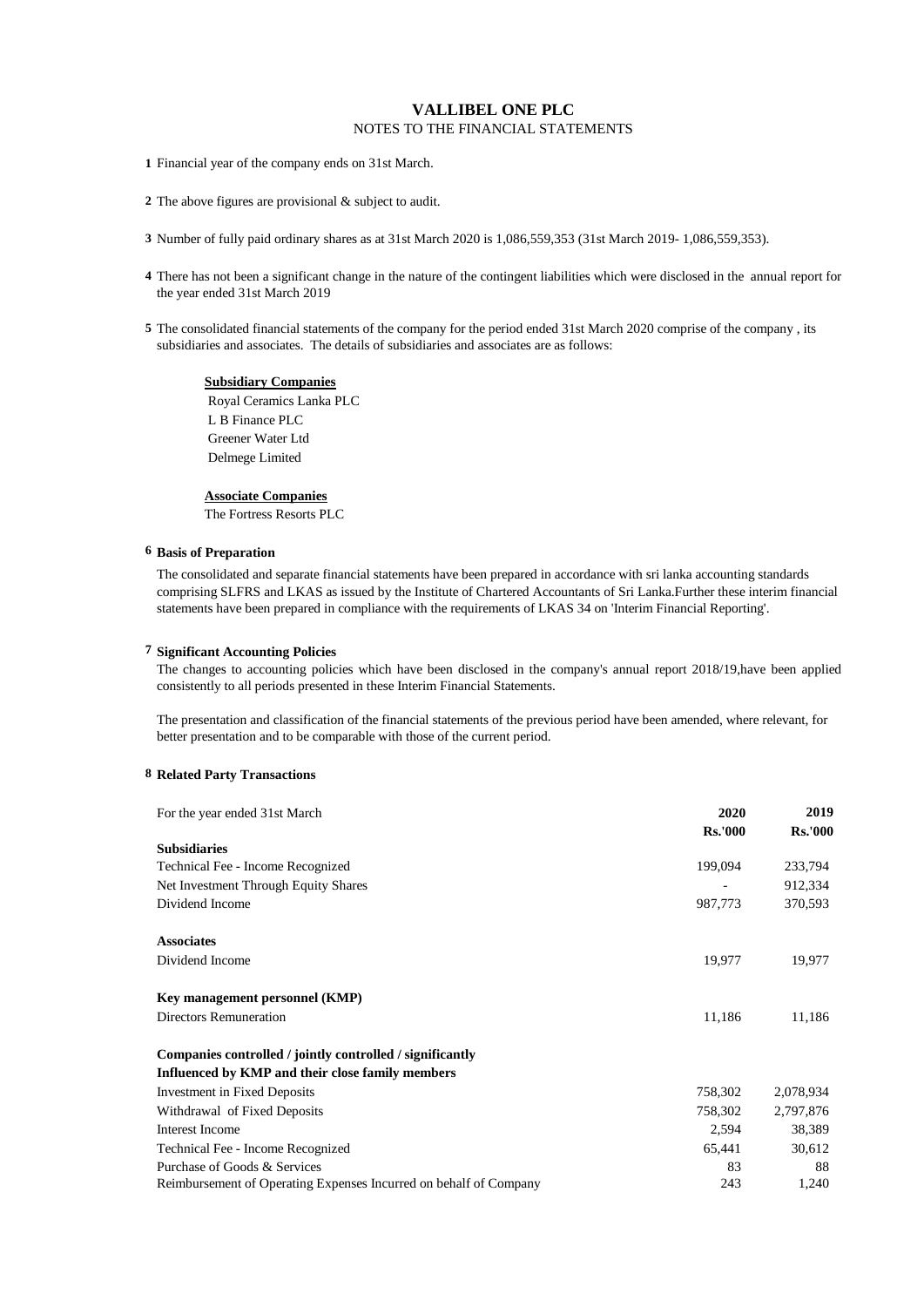# **9 New standards, interpretations and amendments adopted by the Group**

The Group applies, for the first time, SLFRS 16 Leases. As required by LKAS 34, the nature and effect of these changes are disclosed below.

#### *Accounting Policy*

SLFRS 16 supersedes LKAS 17 Leases, IFRIC 4 Determining whether an Arrangement contains a Lease, SIC-15 Operating Leases-Incentives and SIC-27 Evaluating the Substance of Transactions Involving the Legal Form of a Lease. The standard sets out the principles for the recognition, measurement, presentation and disclosure of leases and requires lessees to account for all leases under a single on-balance sheet model. Lessor accounting under SLFRS 16 is substantially unchanged under LKAS 17. Lessors will continue to classify leases as either operating or finance leases using similar principles as in LKAS 17. Therefore, SLFRS 16 did not have an impact for leases where the Company is the lessor.

The Company adopted SLFRS 16 using the modified retrospective method of adoption with the date of initial application of 1 April 2019. Under this method, the standard is applied retrospectively with the cumulative effect of initially applying the standard recognised at the date of initial application. Under the modified retrospective method the Company has selected to measure the ROU asset, an amount equal to the lease liability, adjusted by the amount of any prepaid or accrued lease payments relating to that lease recognised in the statement of financial position immediately before the date of initial application.

The Company elected to use the transition practical expedient allowing the standard to be applied only to contracts that were previously identified as leases applying LKAS 17, IFRIC 4 and SoAT on Right to use of Land on Lease at the date of initial application. The Company also elected to use the recognition exemptions for lease contracts that, at the commencement date, have a lease term of 12 months or less and do not contain a purchase option ('short-term leases'), and lease contracts for which the underlying asset is of low value ('low-value assets').

The effect of adoption SLFRS 16 as at 1 April 2019 (increase/ (decrease)) is as follows:

|                                                            | Company        | Group          |
|------------------------------------------------------------|----------------|----------------|
|                                                            | <b>Rs. 000</b> | <b>Rs. 000</b> |
| <b>Assets</b>                                              |                |                |
| Right of use asset                                         | 23.191         | 2,961,170      |
| Property, Plant and Equipment                              |                | (178, 779)     |
| Leasehold rights over mining lands                         |                |                |
| Other non-financial assets (Lease rentals paid in advance) |                | (260,958)      |
| <b>Total Assets</b>                                        | 23,191         | 2,521,433      |
| <b>Liabilities</b>                                         |                |                |
| Interest Bearing Loans and borrowings                      | 23.191         | 1,348,613      |
| Deferred Tax Liabilities                                   |                |                |
| Trade and Other payables/ Liability                        |                | 1,172,821      |
| <b>Total Liabilities</b>                                   | 23,191         | 2,521,433      |
|                                                            |                |                |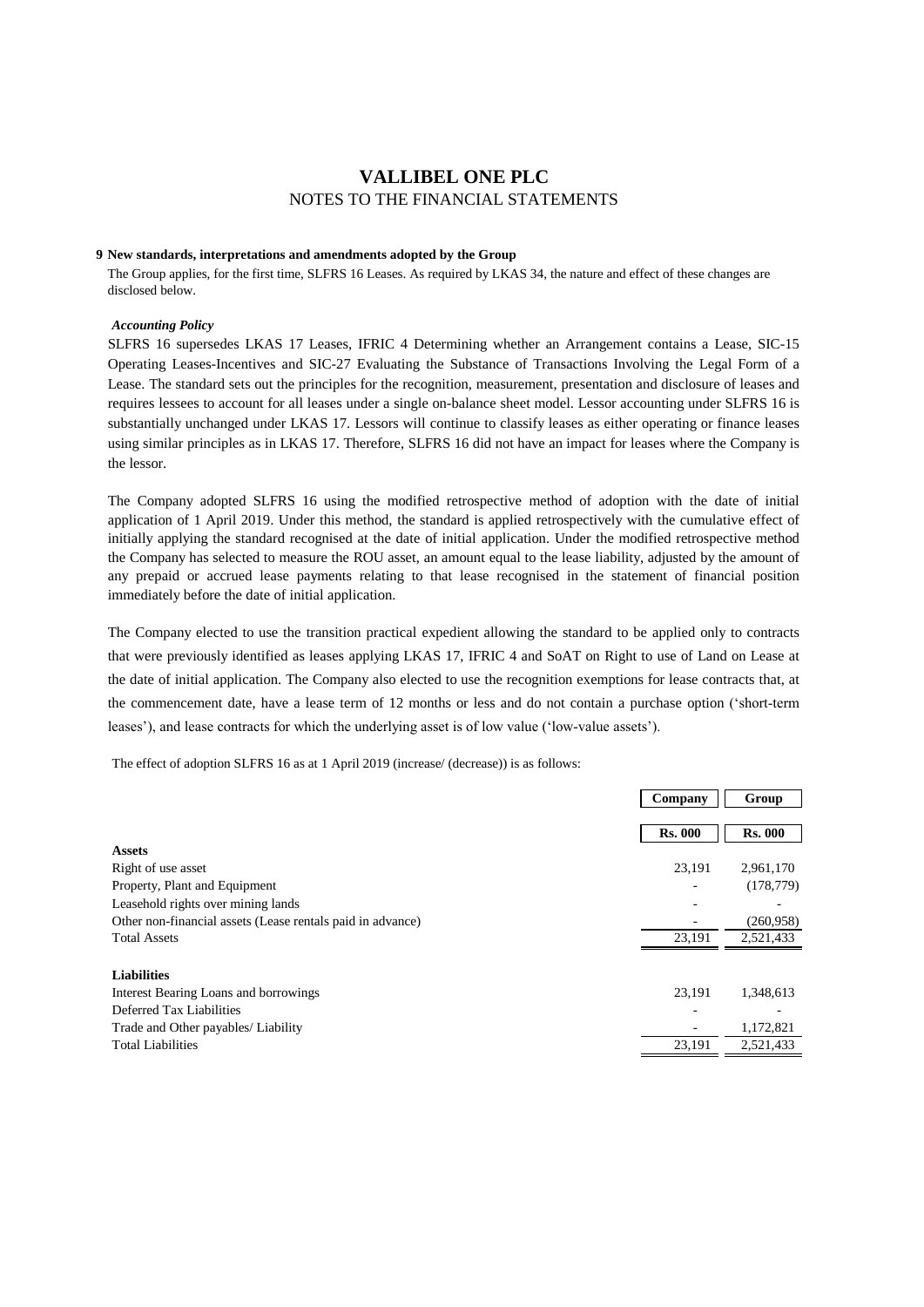# **10 Effect on Adopting Uniform Accounting Policies in Consolidated Financial Statements**

The following adjustments have been made in the Group financial statements in order to ensure the adoption of uniform accounting practices as per SLFRS 10- consolidated financial statements.

|                                                                                                             |                    | Group          |                |
|-------------------------------------------------------------------------------------------------------------|--------------------|----------------|----------------|
|                                                                                                             |                    |                |                |
|                                                                                                             | As at              | As at          | As at          |
|                                                                                                             | 31.03.2020         | 31.03.2019     | 01.04.2018     |
|                                                                                                             | <b>Rs.'000</b>     | <b>Rs.'000</b> | <b>Rs.'000</b> |
| <b>Impact on the Statement of Financial Position -increase/(decrease):</b><br>Property, Plant and Equipment | (51,075)           | 1,346,137      | 2,909,213      |
| <b>Total Assets</b>                                                                                         | (51,075)           | 1,346,137      | 2,909,213      |
|                                                                                                             |                    |                |                |
| <b>Liabilities</b>                                                                                          |                    |                |                |
| Deferred tax liability                                                                                      | (14,301)           | 376,918        | 814,580        |
| <b>Total Equity and Liabilities</b>                                                                         | (14, 301)          | 376,918        | 814,580        |
| <b>Shareholders' Funds</b>                                                                                  |                    |                |                |
| <b>Equity Attributable to Equity Holders of the Parent</b>                                                  |                    |                |                |
| Other components of equity-Revaluation Reserve                                                              | (24, 398)          | 643,022        | 1,389,671      |
| <b>Non Controlling Interest</b>                                                                             | (12, 377)          | 326,197        | 704,962        |
| <b>Total Equity</b>                                                                                         | (36, 774)          | 969,218        | 2,094,633      |
| Impact on the Statement of Profit of Loss -decrease/ (increase):                                            |                    |                |                |
| Administrative Expenses- Depreciation                                                                       | (3,283)            | (1,349)        |                |
| Profit for the year                                                                                         | (3,283)            | (1, 349)       | $\overline{a}$ |
|                                                                                                             |                    |                |                |
| Attributable to:                                                                                            |                    |                |                |
| Equity holders of the Parent                                                                                | (2,178)            | (895)          |                |
| Non Controling Interests                                                                                    | (1,105)<br>(3,283) | (454)          |                |
|                                                                                                             |                    | (1,349)        |                |
| Impact on the statement of Other Comprehensive Income -<br>increase/(decrease):                             |                    |                |                |
| Revaluation of Property, Plant and Equipment                                                                | (51,075)           | 1,346,137      |                |
| Less: Deferred tax charge revaluation                                                                       | 14,301             | (376,918)      |                |
| Revaluation - Net of tax                                                                                    | (36, 774)          | 969,218        |                |
| Other comprehensive income/(loss) for the year, net of tax                                                  | (36, 774)          | 969,218        |                |
| Total Comprehensive Income for the year, net of tax                                                         | (40,057)           | 967,870        |                |
| Attributable to:                                                                                            |                    |                |                |
| Equity holders of the Parent                                                                                | (26, 576)          | 642,127        | 1,389,671      |
| Non Controling Interests                                                                                    | (13, 482)          | 325,743        | 704,962        |
|                                                                                                             | (40,057)           | 967,870        | 2,094,633      |
| Impact on Statement of Cash flows -increase/(decrease):                                                     |                    |                |                |
| <b>Cash Flows From Operating Activities</b>                                                                 |                    |                |                |
| Net Profit/ (Loss) before Taxation                                                                          | (3,283)            | (1, 349)       |                |
| Adjustments                                                                                                 | 3,283              | 1,349          |                |
|                                                                                                             | $\overline{a}$     |                |                |
|                                                                                                             |                    |                |                |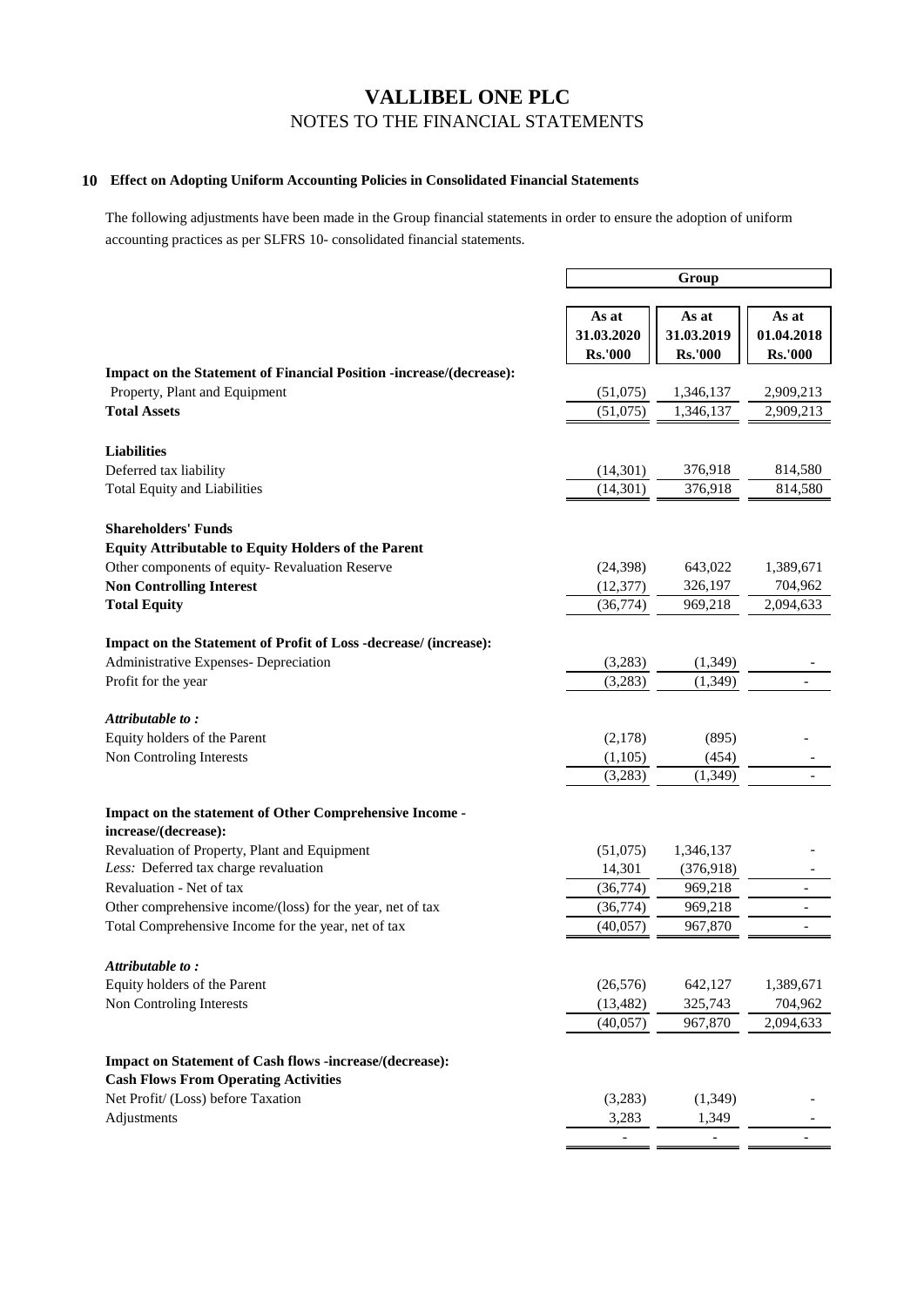# **11 Discontinued Operations**

# **Delmege Coir (Private) Limited**

During the year 2017/18, the Board of Directors of Delmege Limited took a decision to cease the operations of Delmege Coir (Private) Limited and to dispose of the assets thereof. Further, the company is available for immediate sale in its current condition and the actions to complete the sale were initiated. Delmege Forsyth & Co. (Exports) Ltd owns 60% and ESNA Exports (Pvt) Ltd owns 40% of Delmege Coir (Private) Limited and both shareholders are incorporated in Sri Lanka. It was engaged in the business of manufacturing and export of Coir.The results of Delmege Coir (Private) Limited for the year is presented below:

# **Ever Paint and Chemical Industries (Private) Limited ("EPCI")**

During the year 2016/17, the Board of Directors of Royal Ceramics Lanka PLC took a decision to cease the operations of Ever Paint and Chemical Industries (Private) Limited ("EPCI") and to dispose of the assets thereof. EPCI is a fully owned subsidiary of Royal Ceramics Lanka PLC and it was engaged in the business of manufacturing and marketing of paints and allied products.

# **11.1** The results of Delmege Coir (Private) Limited and EPCI for the Period :

|                                                           | <b>Delmege Coir</b><br>(Private) Limited |                        | <b>Ever Paint and Chemical</b><br><b>Industries (Private)</b><br>Limited ("EPCI") |                        |
|-----------------------------------------------------------|------------------------------------------|------------------------|-----------------------------------------------------------------------------------|------------------------|
|                                                           | 2020<br><b>Rs.'000</b>                   | 2019<br><b>Rs.'000</b> | 2020<br><b>Rs.'000</b>                                                            | 2019<br><b>Rs.'000</b> |
| Revenue                                                   |                                          |                        |                                                                                   | 10,238                 |
| Cost of Sales                                             |                                          |                        |                                                                                   | (24, 664)              |
| <b>Gross Profit</b>                                       |                                          |                        |                                                                                   | (14, 427)              |
| Finance Income                                            |                                          | 229                    |                                                                                   |                        |
| Other Income and Gains                                    |                                          | 15,080                 | 1,074                                                                             | (1,100)                |
| Selling and Distribution Costs                            |                                          | 84                     | (2,155)                                                                           | (2,175)                |
| <b>Administrative Expenses</b>                            | (5,536)                                  | (5,293)                | (583)                                                                             | 6,778                  |
| <b>Other Operating Expenses</b>                           |                                          | (4,362)                |                                                                                   |                        |
| <b>Finance Cost</b>                                       | (1)                                      | (3,201)                |                                                                                   |                        |
| Profit / Loss for the Period from discontinued operations | (5,537)                                  | 2,537                  | (1,663)                                                                           | (10, 924)              |

Profit from discontinued operations (Group) for the Period ended 31st March 2020 (7,199)

# **11.2** The major classes of assets and liabilities is classified as held for sale as at the end of the period:

|                                                               | <b>Delmege Coir (Private)</b><br>Limited |                              | <b>Ever Paint and Chemical</b> | <b>Industries (Private)</b><br><b>Limited</b> |
|---------------------------------------------------------------|------------------------------------------|------------------------------|--------------------------------|-----------------------------------------------|
|                                                               | 31.03.2020<br><b>Rs.'000</b>             | 31.03.2019<br><b>Rs.'000</b> | 31.03.2020<br><b>Rs.'000</b>   | 31.03.2019<br><b>Rs.'000</b>                  |
| <b>Assets</b>                                                 |                                          |                              |                                |                                               |
| Property, Plant and Equipment                                 | 786                                      | 786                          | 36,722                         | 36,722                                        |
| Inventories                                                   |                                          | 5,536                        |                                |                                               |
| Trade and Other Receivables                                   | 2,266                                    | 2,266                        | 14,696                         | 15,683                                        |
| Cash and Cash Equivalents                                     |                                          | 523                          | 612                            | 2,004                                         |
| Assets Held for Sale                                          | 3,052                                    | 9,111                        | 52,029                         | 54,409                                        |
| <b>Current Liabilities</b>                                    |                                          |                              |                                |                                               |
| Trade and Other Payables                                      | (6,246)                                  | (10.469)                     | (8.167)                        | (8,223)                                       |
| Liabilities Directly Associated with the Assets Held for Sale | (6,246)                                  | (10, 469)                    | (8,167)                        | (8,223)                                       |
| <b>Net Assets Directly Associated with Disposal Group</b>     | (3,195)                                  | (1,358)                      | 43,862                         | 46.186                                        |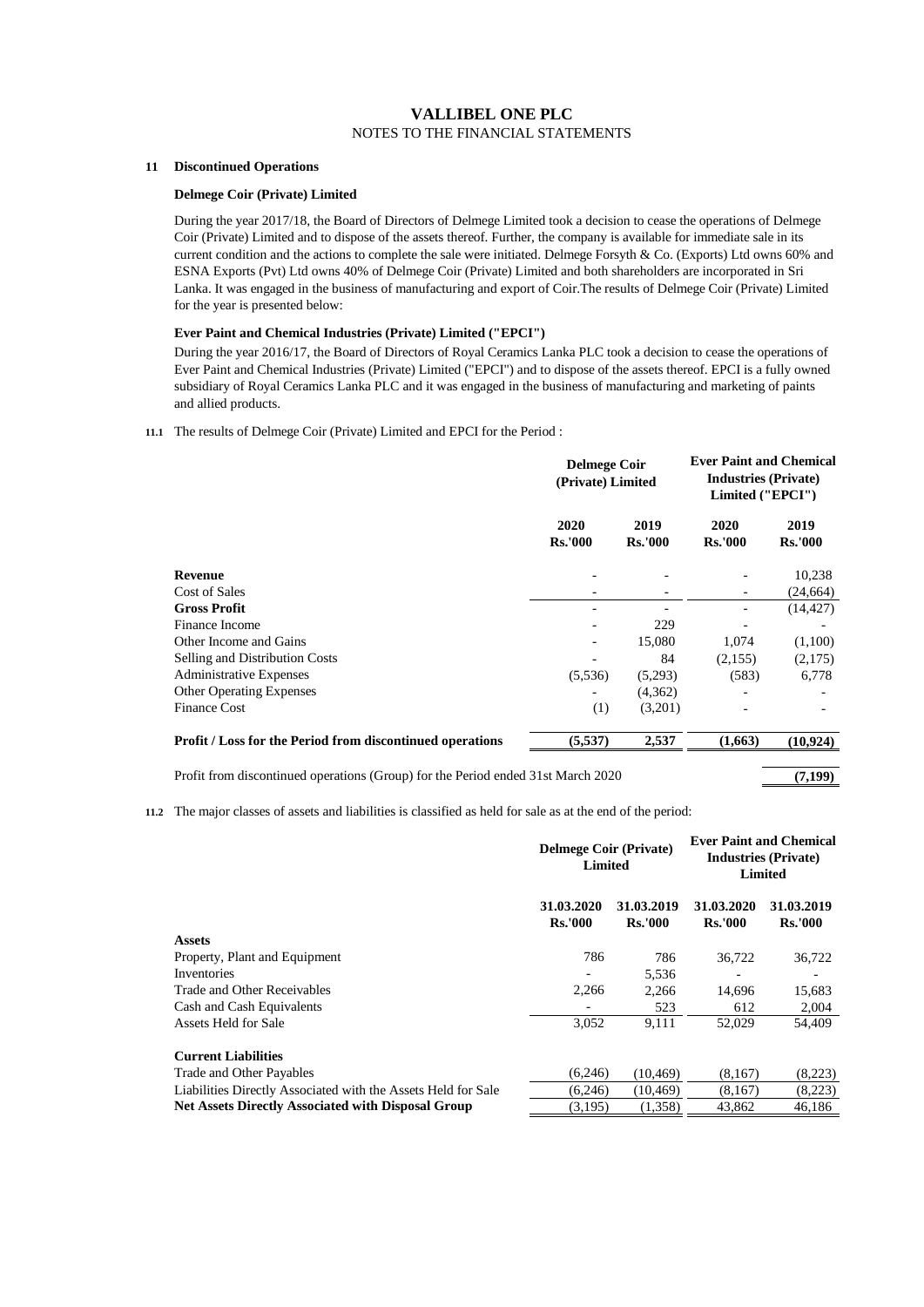# **11 Discontinued Operations (Contd…)**

**11.3** The net cash flows incurred by Delmege Coir (Private) Limited and Ever Paint and Chemical Industries (Private) Limited are as follows: **Ever Paint and Chemical** 

|                                                                                                              |                                 | <b>Delmege Coir (Private)</b><br><b>Limited</b><br><b>Year ended</b> | <b>Ever Paint and Chemical</b> | <b>Industries (Private)</b><br><b>Limited</b><br><b>Year ended</b> |
|--------------------------------------------------------------------------------------------------------------|---------------------------------|----------------------------------------------------------------------|--------------------------------|--------------------------------------------------------------------|
|                                                                                                              | 31.03.2020<br><b>Rs.'000</b>    | 31.03.2019<br><b>Rs.'000</b>                                         | 31.03.2020<br><b>Rs.'000</b>   | 31.03.2019<br><b>Rs.'000</b>                                       |
| Operating<br>Investing<br>Financing                                                                          | (6,654)<br>1,117                | (37,062)<br>41,110                                                   | (2,467)<br>1,074               | (10, 449)<br>6,871                                                 |
| Net cash (outflow)/inflow                                                                                    | (5,537)                         | 4,048                                                                | (1,392)                        | (3,578)                                                            |
| Group<br><b>Assets</b>                                                                                       | 31.03.2020<br><b>Rs.'000</b>    | 31.03.2019<br><b>Rs.'000</b>                                         |                                |                                                                    |
| Delmege Coir (Private) Limited<br>Ever Paint and Chemical Industries (Private) Limited                       | 3,052<br>52,029<br>55,081       | 9,111<br>54,409<br>63,520                                            |                                |                                                                    |
| <b>Liabilities</b><br>Delmege Coir (Private) Limited<br>Ever Paint and Chemical Industries (Private) Limited | (6,246)<br>(8,167)<br>(14, 413) | (10, 469)<br>(8,223)<br>(18,692)                                     |                                |                                                                    |

# **12 Greener Water Hotel Project**

- It is expected that the soft launch of the Hotel will be in the 4th quarter of the year 2021.

# - Utilization of IPO funds via Investing on Greener Water Hotel shares

| <b>Detail</b> | Objective                    | <b>Amount raise</b> | Amount    | % of Total      | Amount              | $%$ of             |
|---------------|------------------------------|---------------------|-----------|-----------------|---------------------|--------------------|
|               |                              | as per Prospectus   | allocated | <b>Proceeds</b> | <b>Utilized Rs.</b> | <b>Utilization</b> |
|               |                              | Rs. mn              | from the  |                 | mn                  | againts            |
| Initial       | To fund the                  | 532.8               | 532.8     | 100%            | 532.8               | 100%               |
|               | Public Offer Balance Capital |                     |           |                 |                     |                    |
| in June       | Requirement of               |                     |           |                 |                     |                    |
| 2011          | Greenerwater                 |                     |           |                 |                     |                    |

#### **13 Events occuring After the Reporting Date**

# **Subsequent to the outbreak of COVID – 19**

The Group prudently adopted measures to ensure the safety of the employees, customers and stakeholders adhering to the guidelines issued by the Government Health Authorities.The outbreak will have minimum impact on our assets in the balance sheet and there will not be significant changes to the judgements in determining the fair value. Further, we do not foresee a requirement to impair the intangible assets, goodwill, right of use assets, debtors and other assets of the Group since we proactively adapted to the situation. Other than the above.

there have been no material events occuring after the balance sheet date that require adjustments or disclosures in the financial statements.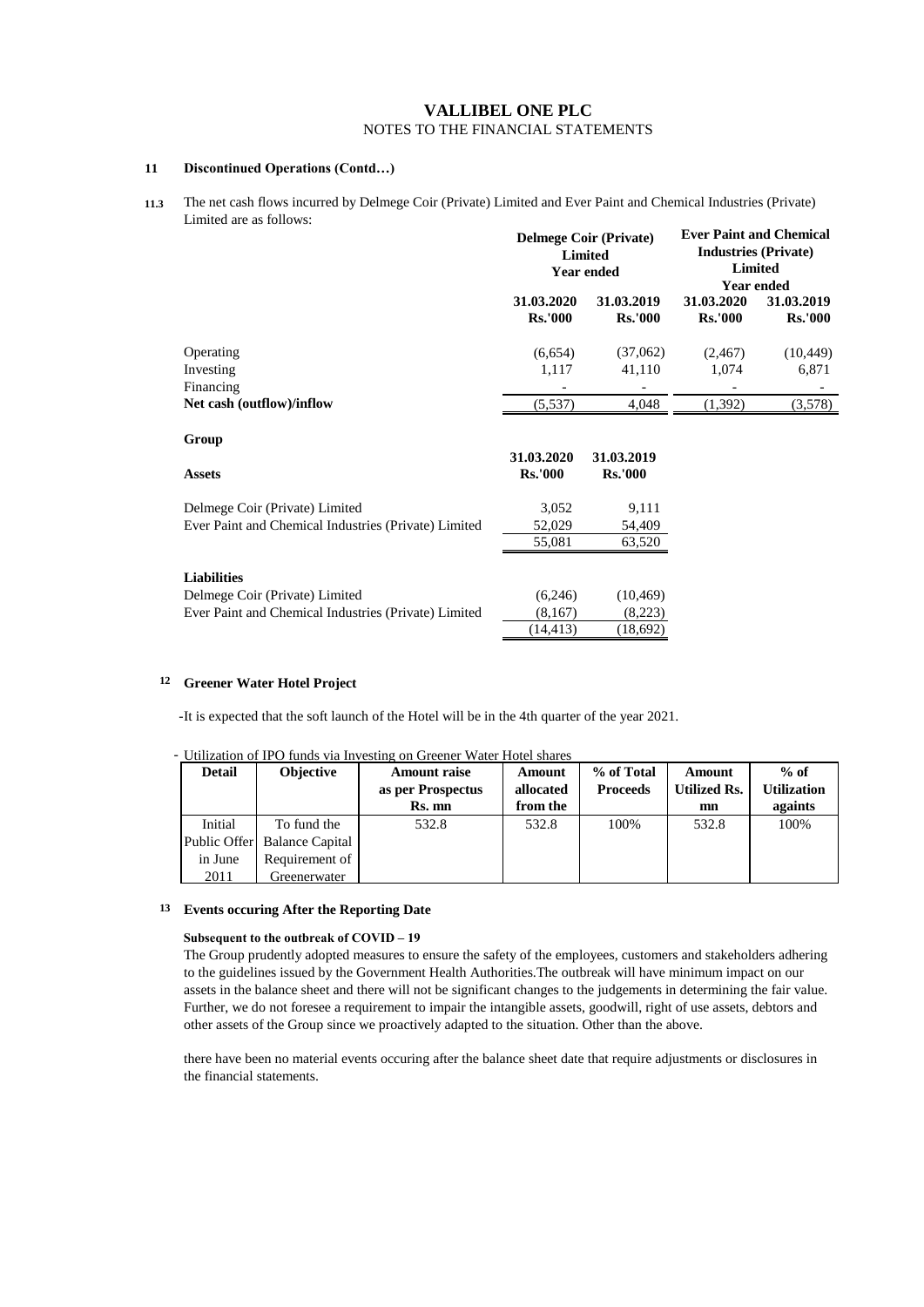#### **VALLIBEL ONE PLC**

| <b>12 Operating Segment Information</b>                                                                                                       |                        |                        |                        |                      |                    |                          |                           |                    |                   |                    |
|-----------------------------------------------------------------------------------------------------------------------------------------------|------------------------|------------------------|------------------------|----------------------|--------------------|--------------------------|---------------------------|--------------------|-------------------|--------------------|
| For the year ended 31st March                                                                                                                 | Lifestyle<br>2020      | 2019                   | <b>Finance</b><br>2020 | 2019                 | Alluminium<br>2020 | 2019                     | <b>Plantation</b><br>2020 | 2019               | Leisure<br>2020   | 2019               |
| Revenue                                                                                                                                       |                        |                        |                        |                      |                    |                          |                           |                    |                   |                    |
| Sales to external customers                                                                                                                   | 24,594,166             | 25,090,887             | 31,247,283             | 29,207,761           | 3,139,146          | 3,089,557                | 1,762,154                 | 2,020,360          |                   |                    |
| Intra group revenue                                                                                                                           | 52,964                 | 15,929                 | ä,                     |                      | 95,799             | 44,065                   | ×.                        |                    |                   |                    |
| <b>Total revenue</b>                                                                                                                          | 24,647,130             | 25,106,816             | 31,247,283             | 29,207,761           | 3,234,945          | 3,133,622                | 1,762,154                 | 2,020,360          | ×                 |                    |
| <b>Results</b><br><b>Gross Profit</b>                                                                                                         | 9,845,711              | 9,689,661              | 17,615,912             | 16,254,606           | 576,528            | 533,355                  | (217, 542)                | 165,106            |                   |                    |
| Dividend income                                                                                                                               | 972                    | 825                    | 6,777                  | 9,831                |                    | ٠                        | $\overline{\phantom{a}}$  | ä,                 |                   |                    |
| Other operating income                                                                                                                        | 276,087                | 629,378                | 105,357                | 124,620              | 11,040             | 8,395                    | 63,593                    | 106,549            |                   |                    |
| Administrative expenses                                                                                                                       | (1,406,275)            | (1,483,547)            | (5,607,458)            | (5,057,036)          | (100, 092)         | (188, 162)               | (171, 770)                | (136, 222)         | (41, 795)         | (41, 613)          |
| Distribution expenses                                                                                                                         | (4,389,213)            | (4,529,512)            | (552, 613)             | (539, 173)           | (244, 597)         | (198, 261)               |                           |                    |                   |                    |
| Other operating expenses                                                                                                                      | (76, 583)              | (76, 672)              | (1,636,229)            | (1,004,341)          |                    | $\overline{\phantom{a}}$ |                           |                    |                   |                    |
| Finance cost                                                                                                                                  | (2, 102, 306)          | (1,438,617)            |                        | ٠                    | (296, 337)         | (334, 630)               | (146, 642)                | (130, 699)         | (1,087)           | (177)              |
| Finance income                                                                                                                                | 303,213                | 52,467                 |                        |                      |                    |                          |                           |                    | 401               | 873                |
| Gold loan auction losses                                                                                                                      | ×                      |                        |                        | (1,043)              |                    |                          |                           |                    | ×                 |                    |
| Share of resulfs of equity accounted investees                                                                                                |                        |                        |                        |                      |                    |                          |                           |                    | 6,016             | 44,667             |
| Profit before Tax on financial services                                                                                                       | 2,451,606              | 2,843,983              | 9,931,746              | 9,787,464            | (53, 458)          | (179, 303)               | (472, 361)                | 4,734              | (36, 465)         | 3,750              |
| Tax on financial services                                                                                                                     |                        |                        | (2, 278, 560)          | (2,015,619)          |                    |                          | ÷,                        |                    | $\sim$            | $\sim$             |
| Profit / (Loss) before tax                                                                                                                    | 2,451,606              | 2,843,983              | 7,653,186              | 7,771,845            | (53, 458)          | (179, 303)               | (472, 361)                | 4,734              | (36, 465)         | 3,750              |
| Income tax expense                                                                                                                            | (705, 169)             | (930, 040)             | (2,442,327)            | (2,693,771)          | 13,571             | 54,496                   | (24, 493)                 | (2, 546)           |                   | (254)              |
| Profit/(Loss) after tax for the year from discontinued operations                                                                             | ÷,                     | $\overline{a}$         | ٠                      | ×                    | $\sim$             | ٠                        | ×.                        | ٠                  | ٠                 | $\sim$             |
| Profit / (Loss) for the year                                                                                                                  | 1,746,437              | 1,913,943              | 5,210,859              | 5,078,074            | (39, 887)          | (124, 807)               | (496, 854)                | 2,188              | (36, 465)         | 3,496              |
| As at 31st March<br>13 Segment Assets and Liabilities                                                                                         |                        |                        |                        |                      |                    |                          |                           |                    |                   |                    |
| <b>Total Assets</b>                                                                                                                           | 47,751,828             | 47,778,474             | 144,548,603            | 140,871,653          | 3,884,145          | 4,424,811                | 3,724,345                 | 3,799,058          | 6,928,509         | 5,983,842          |
| <b>Total Liabilities</b>                                                                                                                      | 26,050,320             | 28,139,101             | 121,388,823            | 119,360,320          | 2,710,419          | 3,209,960                | 3,724,345                 | 2,491,171          | 1,994,805         | 1,007,209          |
| 14 Other Segment Information<br>Total cost incurred during thr period toacquire<br>Property, Plant & Equipment<br>Depreciation & amortisation | 1,236,937<br>1,431,815 | 3,649,472<br>1,210,380 | 777,121<br>476,057     | 2,320,005<br>438,279 | 44,628<br>104,800  | 175,487<br>99,463        | 155,386<br>187,691        | 116,080<br>168,690 | 962,747<br>14,062 | 1,270,333<br>6,562 |
| Provision for retirement benefit Liability                                                                                                    | 142,213                | 147,815                | 117,650                | 39,130               | 5,595              | 4,349                    | 91,779                    | 62,829             | 826               | 632                |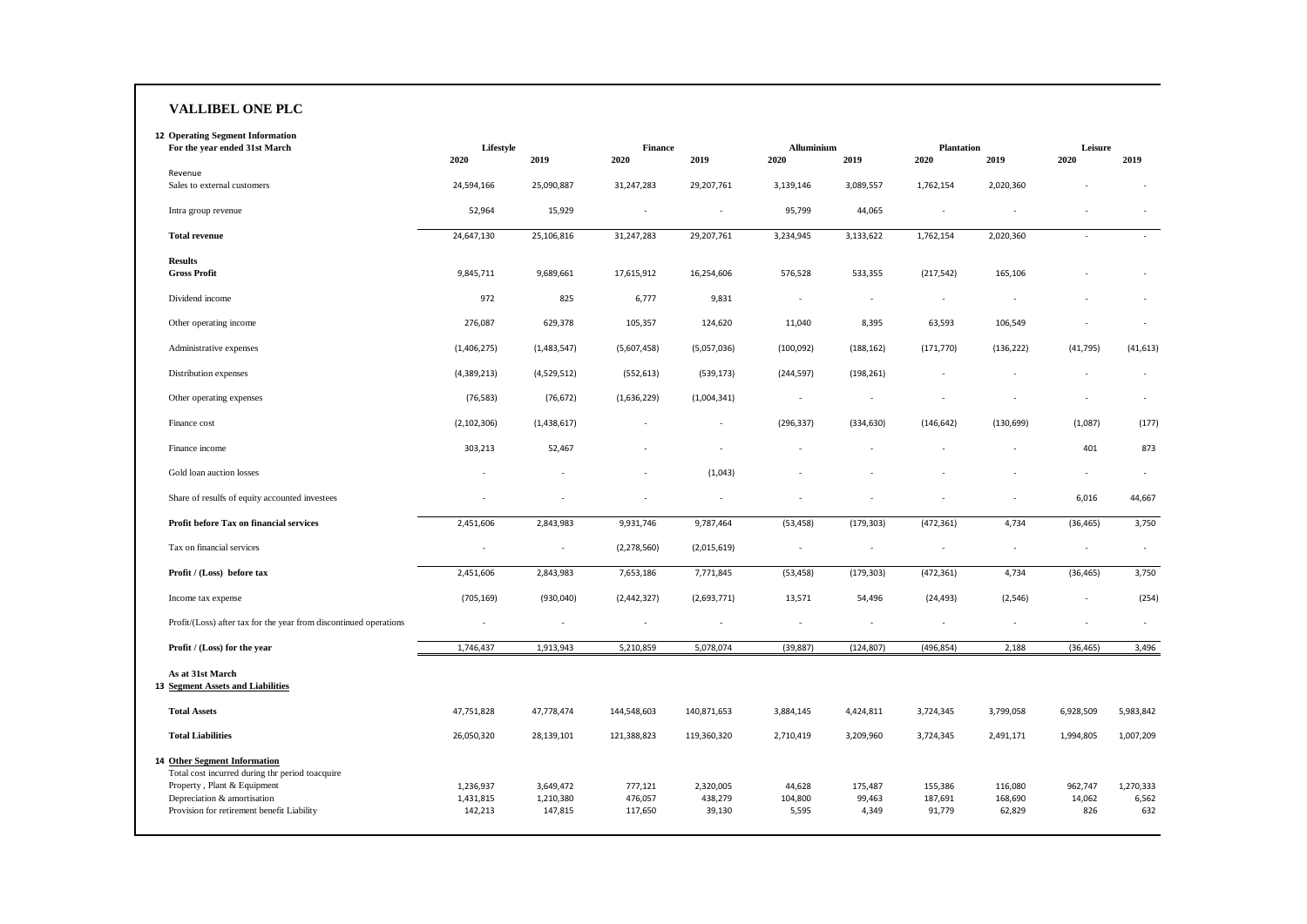#### **VALLIBEL ONE PLC**

Provision for retirement benefit Liability

**12 Operating Segment Information For the year ended 31st March** Revenue Sales to external customers Intra group revenue **Total revenue Results Gross Profit** Dividend income Other operating income Administrative expenses Distribution expenses Other operating expenses Finance cost Finance income Gold loan auction losses Share of resulfs of equity accounted investees **Profit before Tax on financial services** Tax on financial services **Profit / (Loss) before tax**  Income tax expense Profit/(Loss) after tax for the year from discontinued operations **Profit / (Loss) for the year As at 31st March 13 Segment Assets and Liabilities Total Assets Total Liabilities 14 Other Segment Information** Total cost incurred during thr period toacquire Property , Plant & Equipment Depreciation & amortisation **2020 2019 2020 2019 2020 2019 2020 2019 2020 2019** 4,011,706 3,675,134 - - 3,948,345 3,786,935 15,365.08 (179,623) 68,718,165 66,691,011 - - - - 639,261 541,016 (787,176) (601,010) 848 - 4,011,706 3,675,134 - - 4,587,606 4,327,951 (771,811) (780,633) 68,719,013 66,691,011 849,764 779,847 - - 1,069,757 865,896 (96,565) (41,549) 29,643,566 28,246,922 - - 1,007,750 571,441 - - (1,012,122) (394,621) 3,377 187,476 55,698 28,911 280,581 267,296 377,133 535,727 (687,592) (742,377) 481,896 958,499 (165,819) (211,519) (265,962) (233,457) (713,225) (735,838) 455,397 578,696 (8,016,999) (7,508,698) (342,842) (453,983) - - (193,616) (186,761) 271,728 175,082 (5,451,151) (5,732,608) - (1,979) - (28,620) - (5,886) 12,987 (45,245) (1,699,825) (1,162,743) (487,310) (500,133) (150,763) (111,383) (196,186) (231,583) 362,680 144,026 (3,017,953) (2,603,196) 17,153 38,337 2,594 38,389 120,272 102,438 (357,334) (105,396) 86,299 127,108 - - - - - - - - - (1,043) - - - - - - - - 6,016 44,667 (73,356) (320,519) 874,200 503,666 464,133 343,993 (1,050,821) (431,384) 12,035,226 12,556,384 - - - - - - - - (2,278,560) (2,015,619) (73,356) (320,519) 874,200 503,666 464,133 343,993 (1,050,821) (431,384) 9,756,665 10,540,765 (48) (2,786) (6,608) (27,861) (103,600) (87,854) (184,695) (109,202) (3,453,369) (3,799,818) - - - - - - (7,199) (8,387) (7,199) (8,387) (73,404) (323,305) 867,592 475,805 360,534 256,139 (1,242,715) (548,973) 6,296,096 6,732,558 2,433,328 2,461,323 30,105,574 28,598,748 10,587,840 9,925,621 (7,497,041) (14,502,026) 242,467,131 229,341,504 4,442,911 4,387,499 1,743,712 820,474 3,657,108 3,498,101 (2,505,204) (8,128,241) 163,207,239 154,785,594 1,246 6,119 7,971 30,493 94,042 30,735 330 - 3,280,408 7,598,724 3,829 8,853 16,141 12,116 19,023 122,315 45,245 45,245 2,298,663 2,111,903 **Consumer Investment Other Eliminations / Adjustments Group**

1,522 2,656 2,998 2,032 (20,805) 14,793 - - 341,778 274,236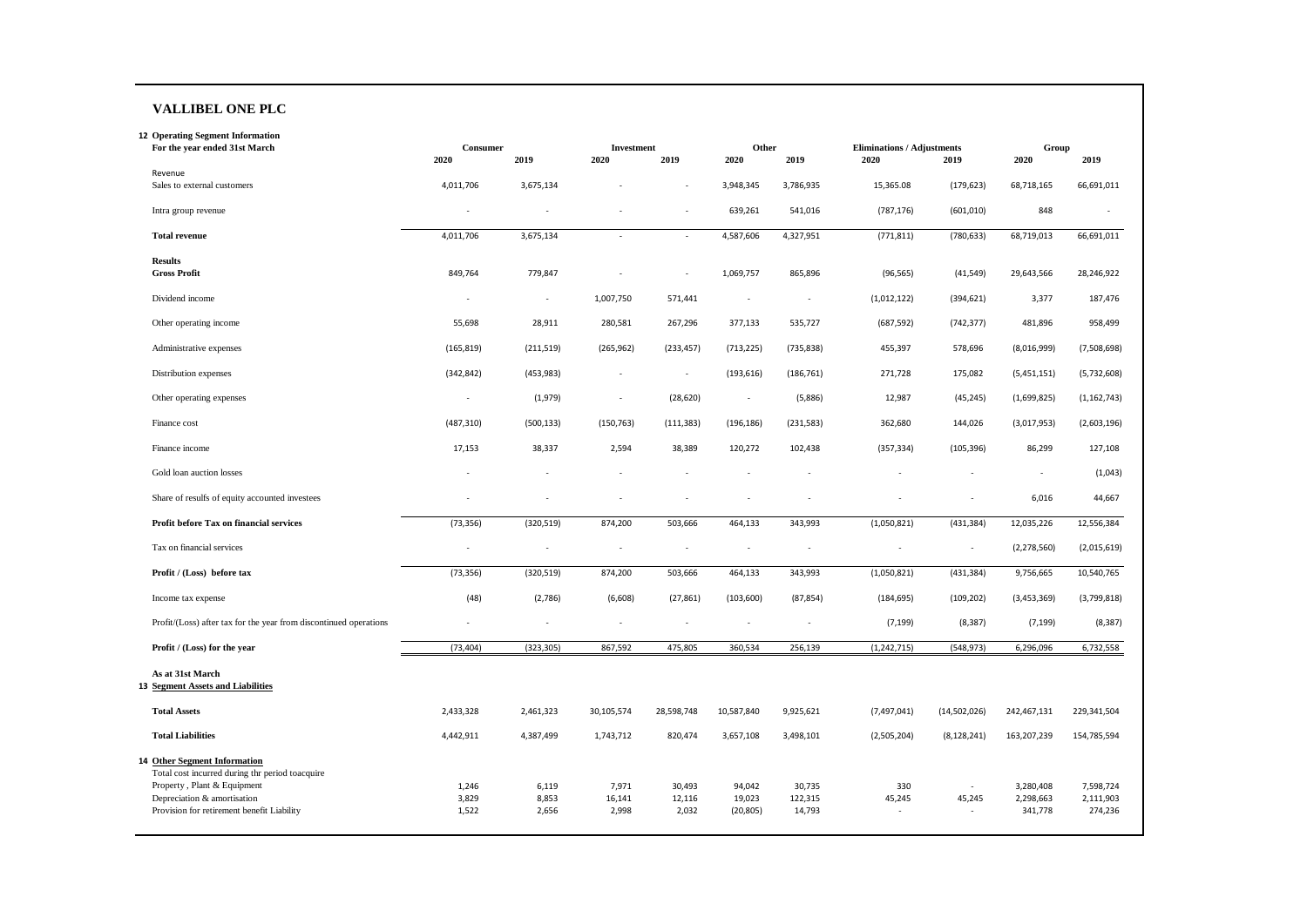| <b>VALLIBEL ONE PLC</b><br><b>SHARE INFORMATION</b>     |                                                                                                                                                                                                                                                                                                                           |                        |                                     |  |  |
|---------------------------------------------------------|---------------------------------------------------------------------------------------------------------------------------------------------------------------------------------------------------------------------------------------------------------------------------------------------------------------------------|------------------------|-------------------------------------|--|--|
| 1 Market prices of the shares for year ended 31st March |                                                                                                                                                                                                                                                                                                                           |                        |                                     |  |  |
|                                                         |                                                                                                                                                                                                                                                                                                                           | 2020<br>Rs.            | 2019                                |  |  |
|                                                         | Highest                                                                                                                                                                                                                                                                                                                   | 19.90                  | Rs.<br>23.60                        |  |  |
|                                                         | Lowest                                                                                                                                                                                                                                                                                                                    | 12.00                  | 13.90                               |  |  |
|                                                         | Closing                                                                                                                                                                                                                                                                                                                   | 12.00                  | 14.30                               |  |  |
|                                                         | 2 Directors and CEO's Shareholding as at 31st March 2020                                                                                                                                                                                                                                                                  |                        |                                     |  |  |
|                                                         | <b>Name</b>                                                                                                                                                                                                                                                                                                               | No of shares           | No of shares                        |  |  |
|                                                         |                                                                                                                                                                                                                                                                                                                           | <b>March 2020</b>      | as at 31st as at 31st March<br>2019 |  |  |
|                                                         |                                                                                                                                                                                                                                                                                                                           |                        |                                     |  |  |
|                                                         | Mr. Dhammika Perera<br>Mr. S H Amarasekera -Shares held in the following manner                                                                                                                                                                                                                                           | 689,726,471            | 689,726,471                         |  |  |
|                                                         | Pan Asia Banking Corporation PLC / Mr. S H Amarasekera                                                                                                                                                                                                                                                                    | 1,000,000              | 1,000,000                           |  |  |
|                                                         | Mr. J A S S Adhihetty                                                                                                                                                                                                                                                                                                     | 100,000                | 100,000                             |  |  |
|                                                         | Mrs. Shirani Jayasekera (appointed w.e.f 11.02.2020)                                                                                                                                                                                                                                                                      | Nil                    | Nil                                 |  |  |
|                                                         | Mr. R N Asirwatham                                                                                                                                                                                                                                                                                                        | 800                    | 800                                 |  |  |
|                                                         | Mrs. K Fernando(resigned w.e.f 11.02.2020)                                                                                                                                                                                                                                                                                | 800,000                | 800,000                             |  |  |
|                                                         | Mrs. Y Bhaskaran (CEO)                                                                                                                                                                                                                                                                                                    | Nil                    | Nil                                 |  |  |
|                                                         | 5 The Float adjusted market capitalization of the company falls under Option 1 of Rule 7.13.1(b) of the Listing Rules of the<br>Colombo Stock Exchange and the company has complied with the minimum public holding requirement applicable under<br>the said option.<br>6 Twenty Major Shareholders as at 31st March 2020 |                        |                                     |  |  |
|                                                         |                                                                                                                                                                                                                                                                                                                           |                        |                                     |  |  |
|                                                         |                                                                                                                                                                                                                                                                                                                           | No of<br><b>Shares</b> | (%)                                 |  |  |
| 1                                                       | Mr. Dhammika Perera                                                                                                                                                                                                                                                                                                       | 689,726,471            | 63.478                              |  |  |
| $\overline{\mathbf{c}}$                                 | <b>Employees Provident Fund</b>                                                                                                                                                                                                                                                                                           | 101,549,200            | 9.346                               |  |  |
| $\sqrt{3}$                                              | Vallibel Investments (Private) Limited                                                                                                                                                                                                                                                                                    | 91,966,451             | 8.464                               |  |  |
| $\overline{4}$                                          | Vallibel Leisure (Private) Limited                                                                                                                                                                                                                                                                                        | 91,929,063             | 8.461                               |  |  |
| $\mathfrak s$                                           | Bank of Ceylon A/c Ceybank Unit Trust                                                                                                                                                                                                                                                                                     | 15,812,879             | 1.455                               |  |  |
| 6                                                       | Mercantile Investments and Finance PLC                                                                                                                                                                                                                                                                                    | 4,850,250              | 0.446                               |  |  |
| $\tau$<br>$\,8\,$                                       | National Savings Bank<br>Mr. S.L.R.R. Premathilaka & Mis. A.R.N. Perera                                                                                                                                                                                                                                                   | 3,269,832<br>3,000,000 | 0.301<br>0.276                      |  |  |
| 9                                                       | Mellon Bank N. A. - UPS Group Trust                                                                                                                                                                                                                                                                                       | 2,800,000              | 0.258                               |  |  |
| 10                                                      | Hatton National Bank PLC/Sanka Ramoorthy Nadaraj Kumar                                                                                                                                                                                                                                                                    | 2,527,640              | 0.233                               |  |  |
| 11                                                      | Bank of Ceylon No. 1 Account                                                                                                                                                                                                                                                                                              | 2,427,704              | 0.223                               |  |  |
| 12                                                      | Merrill J Fernando & Sons (Pvt) Limited                                                                                                                                                                                                                                                                                   | 2,299,000              | 0.212                               |  |  |
| 13                                                      | Mr. K D A Perera                                                                                                                                                                                                                                                                                                          | 2,079,039              | 0.191                               |  |  |
| 14                                                      | Mr. H R S Wijeratne                                                                                                                                                                                                                                                                                                       | 2,069,000              | 0.190                               |  |  |
| 15                                                      | Mr. A M Weerasinghe                                                                                                                                                                                                                                                                                                       | 2,000,000              | 0.184                               |  |  |
| 16                                                      | Wickramaratnes (Pvt) Limited                                                                                                                                                                                                                                                                                              | 1,865,000              | 0.172                               |  |  |
| 17<br>18                                                | Employees Trust Fund Board<br>Mr A Sithampalam                                                                                                                                                                                                                                                                            | 1,722,140<br>1,567,000 | 0.158<br>0.144                      |  |  |
| 19                                                      | Prof M.T.A Furkhan                                                                                                                                                                                                                                                                                                        | 1,372,000              | 0.126                               |  |  |
| 20                                                      | Bartleet Asset Management (Pvt) Ltd                                                                                                                                                                                                                                                                                       | 1,314,000              | 0.121                               |  |  |
|                                                         |                                                                                                                                                                                                                                                                                                                           | 1,026,146,669          | 94.439                              |  |  |
|                                                         | Others                                                                                                                                                                                                                                                                                                                    | 60,412,684             | 5.561                               |  |  |
|                                                         | Total                                                                                                                                                                                                                                                                                                                     | 1,086,559,353          | 100.000                             |  |  |